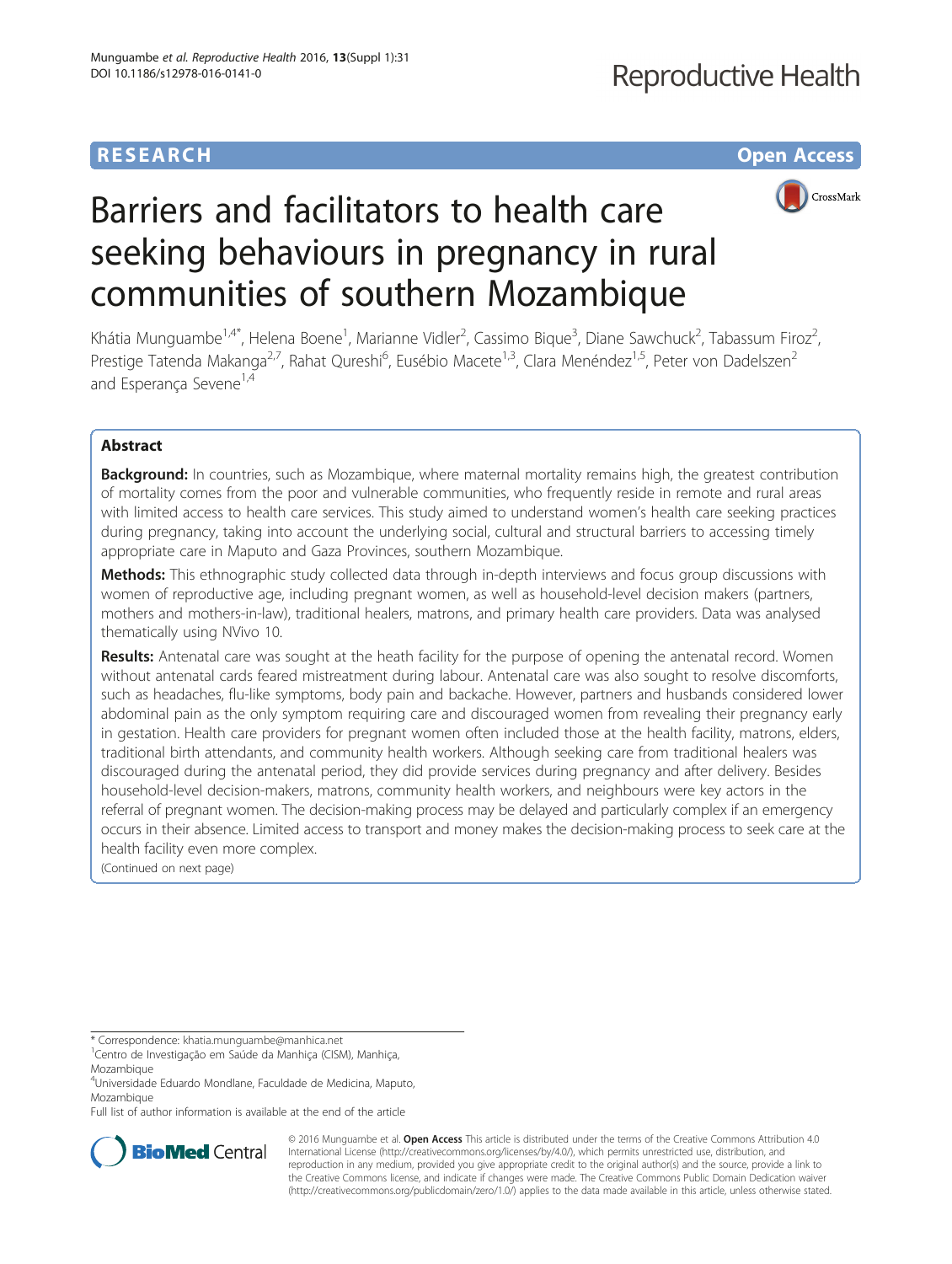#### (Continued from previous page)

**Conclusions:** Women do seek antenatal care at health facilities, despite the presence of other health care providers in the community. There are important factors that prevent timely care-seeking for obstetric emergencies and delivery. Unfamiliarity with warning signs, especially among partners, discouragement from revealing pregnancy early in gestation, complex and untimely decision-making processes, fear of mistreatment by health-care providers, lack of transport and financial constraints were the most commonly cited barriers. Women of reproductive age would benefit from community saving schemes for transport and medication, which in turn would improve their birth preparedness and emergency readiness; in addition, pregnancy follow-up should include key family members, and community-based health care providers should encourage prompt referrals to health facilities, when appropriate.

### Trial registration: [NCT01911494](https://clinicaltrials.gov/ct2/show/NCT01911494)

Keywords: Care-seeking, Maternal health, Mozambique, Prenatal care, Pregnancy, Maternal health services

## Resumo

Antecedentes: Em países como Moçambique onde a mortalidade materna permanece alta, os membros de comunidades pobres e vulneráveis, residentes em zonas rurais e remotas com acesso limitado a serviços de saúde são os que mais contribuem para esta mortalidade. O presente estudo, teve como objectivo analisar comportamentos de busca de cuidados de saúde durante a gravidez, tomando em consideração as barreiras sociais, culturais e estruturais para o acesso atempado a cuidados apropriados de saúde nas províncias de Maputo e Gaza, no Sul de Moçambique.

Métodos: Neste estudo etnográfico os dados foram colhidos através de entrevistas em profundidade e discussões em grupos focais com mulheres em idade reprodutiva (incluíndo mulheres grávidas), decisores ao nível do agregado familiar (parceiros, mães e sogras de mulheres grávidas), praticantes de medicina tradicional (PMTs), matronas e provedores de cuidados de saúde primários. Os dados foram analisados tematicamente usando NVivo 10.

Resultados: A consulta pré-natal (CPN) era procurada pelas mulheres com o fim de abrirem a ficha pré-natal, pois mulheres sem ficha temiam represálias durante o parto na unidade sanitária. A CPN era também procurada para resolver queixas comuns tais como dores de cabeça, sintomas sugestivos de gripe, dores no corpo e de coluna. No entanto, os parceiros das mulheres grávidas consideravam as dores no baixo-ventre como o único sintoma merecedor de busca de cuidados e desencorajavam as suas mulheres a revelarem a gravidez nas primeiras semanas de gestação. Os provedores de cuidados saúde para mulheres grávidas incluíam os profissionais de saúde baseados nas unidades sanitárias, mas também matronas, anciãs, parteiras tradicionais e agentes polivalentes elementares (APES). Culturalmente as mulheres grávidas são desencorajadas a buscar cuidados junto a PMTs; no entanto observou-se que PMTs prestam serviços pré- e pós- natais. Para além dos decisores ao nível do agregado familiar, as matronas, os APEs e vizinhos são actores chaves no acto de referir a mulher grávida para a unidade sanitária. O processo de tomada de decisão envolve muitos actores e pode ser moroso e complexo, particularmente em circunstâncias de emergência em que nenhum dos decisores mencionados está presente. O acesso limitado ao transporte e a fundos para custear despesas imediatas torna este processo ainda mais complexo.

Conclusões: As mulheres procuram cuidados pré natais de rotina nas unidades sanitárias, apesar da presença de outros provedores de saúde na comunidade. Existem factores importantes que impedem a busca de cuidados atempados e apropriados no início da gestação, bem como em situações de emergência obstétrica e parto. Fraco conhecimento dos sinais de perigo, particularmente entre os parceiros, a revelação tardia da gravidez, os processos complexos e morosos de tomada de decisão em situações de emergência, receio de maus tratos na unidade sanitária, falta de transporte e constrangimentos financeiros foram as barreiras mais mencionadas. Mulheres em idade reprodutiva poderiam beneficiar de esquemas comunitários de poupanças para transporte e medicação, que por sua vez iriam melhorar o seu grau de preparação para emergências e parto; mais ainda o seguimento da gravidez deveria envolver actores chaves no agregado familiar e vizinhança, bem como provedores de saúde baseados na comunidade, no sentido de encorajar referências atempadas à unidade sanitária sempre que necessário.

## Número de registo do ensaio clínico: [NCT01911494](https://www.clinicaltrials.goc/NCT01911494)

Palavras-chave: Busca de cuidados de saúde, Saúde materna, Moçambique, Cuidados pré-natais, Gravidez, Serviços de saúde materna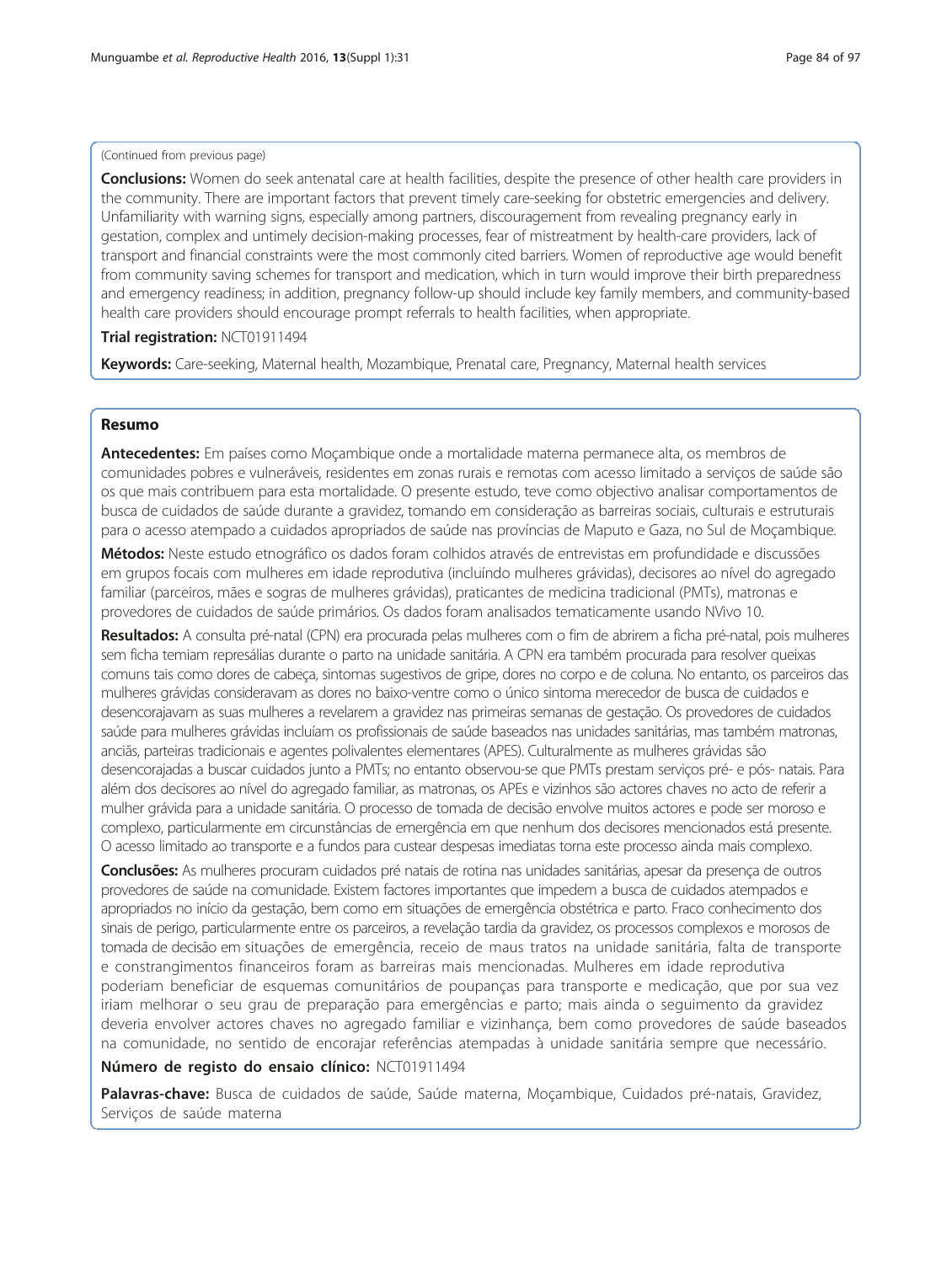#### Background

Maternal mortality and morbidity remain matters of public health concern. It is estimated that 303,000 maternal deaths will occur worldwide by the end of 2015. Unsafe abortions, maternal haemorrhage, and hypertensive disorders of pregnancy collectively account for nearly 50 % of all maternal deaths [[1\]](#page-13-0).

Although globally, there has been a 43 % decline in maternal mortality between 1990 and 2015 [[2, 3](#page-13-0)], sub-Saharan Africa still contributes 62 % of maternal deaths [[2\]](#page-13-0). In most cases, the highest mortality rates cluster among the marginalized and poor, who frequently reside in remote and rural areas with limited access to health care services [\[4](#page-13-0)].

In Mozambique, the latest maternal mortality ratio (MMR) estimates range from 249–480 per 100,000 live births [[2\]](#page-13-0). Studies conducted in Mozambique indicate that haemorrhage, eclampsia, sepsis, uterine rupture and cerebral malaria are associated with the highest number of mortalities [\[5](#page-13-0), [6](#page-13-0)]. Important achievements have been made with regards to antenatal care (ANC) attendance, as over 90 % of women reported having received at least one ANC visit, with slightly higher proportions in urban compared to rural areas [[7, 8\]](#page-13-0). However, only around 60 % of deliveries occur at health facilities, with marked differences across regions [\[7](#page-13-0), [8\]](#page-13-0). Furthermore, the magnitude of unmet need for emergency obstetric care is yet to be comprehensively addressed and is not well documented [[6, 9\]](#page-13-0).

In Mozambique, policies have been implemented to improve maternal and neonatal health, such as those targeting anaemia and malnutrition, the prevention of malaria in pregnancy, increased institutional deliveries, delayed age of first pregnancy, and a reduction in unsafe abortions [\[10](#page-13-0)]. Along with these, increasing the coverage of skilled birth attendance and ensuring resources for emergency obstetric care are urgent interventions [\[1](#page-13-0)]. Government programs and health strategies attempt to put such policies into practice; however, their success equally depends on the support from pregnant women and their communities. Policy recommendations must consider current behaviours, as well as the barriers and facilitators to desired care-seeking practices.

The present paper addresses the high rates of maternal morbidity and mortality related to inappropriate care seeking practices. These problematic practices include, but are not limited to, delaying the first ANC visit, associated with late disclosure of pregnancy [\[11](#page-13-0), [12\]](#page-13-0), as well as not meeting the minimum recommended number of ANC visits, delayed decisions to seek care for complications, and decisions not to seek skilled assistance for complications or delivery.

Factors influencing such practices, documented elsewhere particularly in Sub-Saharan Africa, include fears of medical procedures, negative attitudes of health providers [\[13](#page-13-0)], perceived unavailability of medication, insufficiently trained staff, and poorly equipped facilities [[11, 13\]](#page-13-0). From the users' perspective, the sudden onset of labour or the short-duration of labour, especially at night, combined with long distances influence the choice of home deliveries by traditional birth attendants (TBA) or family members [\[14, 15\]](#page-13-0). Local myths and misconceptions about pregnancy and birth have been noted as factors deterring health care seeking [[13](#page-13-0), [15\]](#page-13-0). Specifically, some authors argue that care-seeking during pregnancy is highly influenced by the perception adverse outcomes result from witchcraft [\[12](#page-13-0)].

The aim of this article is to provide insights into the understanding of women's health care seeking practices during pregnancy, taking into account the underlying social, cultural and structural barriers to accessing timely appropriate care in Maputo and Gaza Provinces, southern Mozambique.

#### Methods

#### Study design

This article is part of a larger formative research study conducted in Mozambique, India, Nigeria and Pakistan, in preparation to a cluster randomized controlled trial of a Community Level Intervention for Pre-eclampsia and Eclampsia (the CLIP trial) (NCT01911494) [[16\]](#page-13-0).

While the formative research was based on a mixed methods approach, the present article focuses on the qualitative component conducted within an ethnographic framework [[17, 18](#page-13-0)]. A detailed description of these methods is presented elsewhere [[19\]](#page-13-0).

#### Study setting and participants

The study site consisted of five Administrative Posts (APs) within three districts in southern Mozambique: Xai-Xai and Bilene-Macia districts (in Gaza Province), and Manhiça district (in Maputo Province) (Fig. [1](#page-3-0)). These APs were purposely selected to reflect the diversity of socioeconomic and demographic characteristics in southern Mozambique, such as level of urbanization, population density, distance to a trading centre, presence of referral health facilities, and physical access to them. Each of the districts and respective APs included in this study is briefly described below.

Xai-Xai, the capital town of Gaza Province, is located on the eastern coast, covering an area of  $1,908$  Km<sup>2</sup>, with a population estimated at 127,351 inhabitants [\[20](#page-13-0)]. The AP selected within Xai-Xai was Chongoene, which is a coastal region located 18 Km north-east of Xai-Xai. It has a population of 101,752 served by 8 primary health centres (PHC), with a total of 9 maternal-andchild health (MCH) nurses. In addition, there is access to the referral Provincial Hospital of Xai-Xai, a tertiary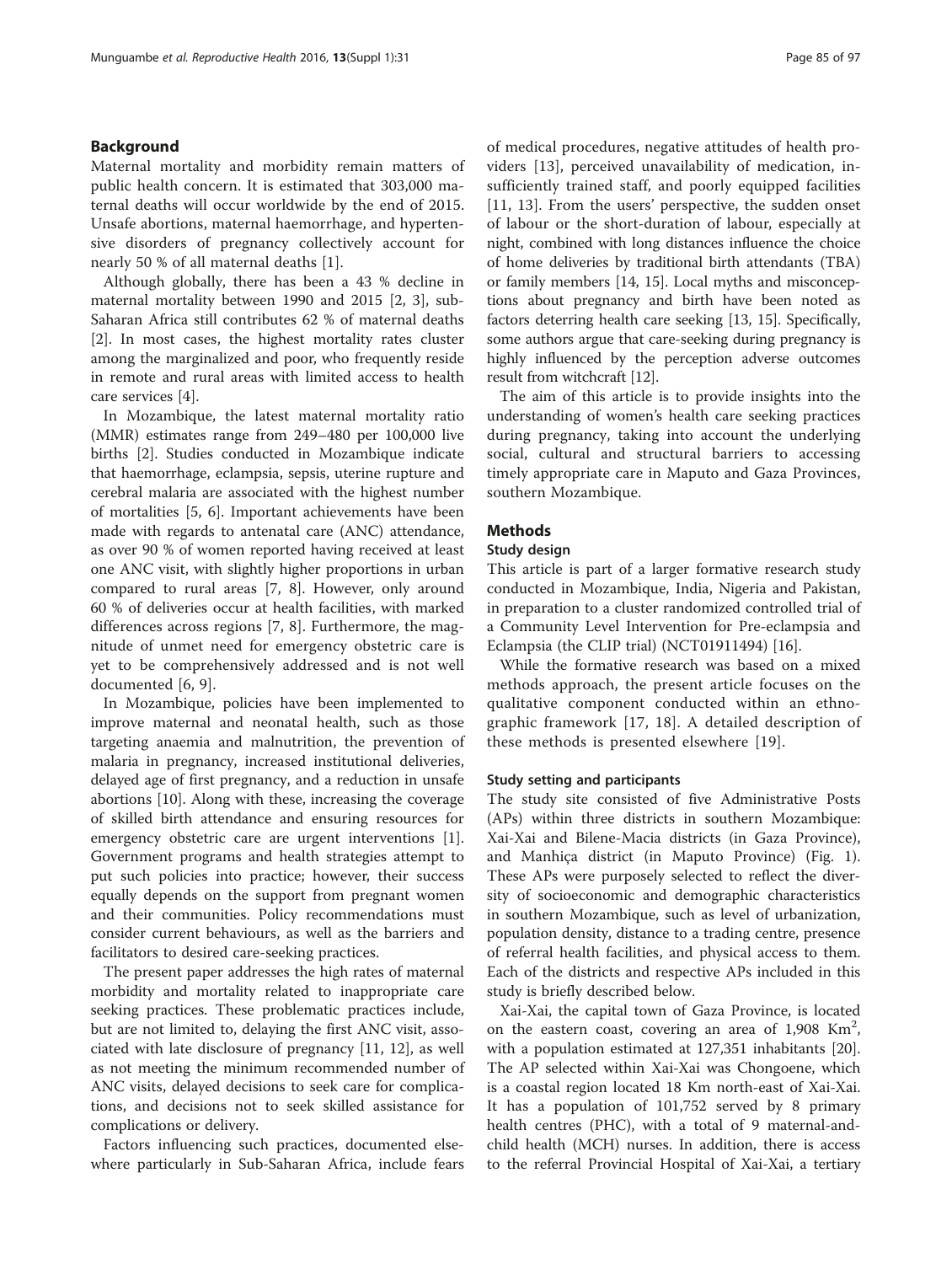<span id="page-3-0"></span>

level facility. At the time the study was conducted, the area was also covered by 5 community health workers (CHW), locally named Agentes Polivalentes Elementares (APEs). Chongoene is the newly appointed head office of the district, and as result commerce, tourism, agriculture, and administrative services are thriving.

Bilene-Macia is located in southern Gaza Province, with an area of  $2.180$  Km<sup>2</sup> and a population of  $151,548$ [[20\]](#page-13-0). Within this district, the AP of Messano was selected for this study. It has a population of 21,471 inhabitants, and is served by two PHC with two MCH nurses and four CHWs. The referral facility is Bilene-Macia Health Centre, a secondary level facility. The community infrastructure within Messano is weak, marked by poor access to the main road. The population is primarily employed in small-scale farming.

Manhiça district is located in northern Maputo Province, 80 Km from Mozambique's capital city. The district has an area of 2,689 Km<sup>2</sup>, a population of 245,829, and a mixture of urban and peri-urban communities [[20\]](#page-13-0). The

entire district population participates in the Health and Demographic Surveillance System (HDSS), in place since 1996 [\[21](#page-13-0)]. Due to the socioeconomic diversity found in this district, three APs, namely Três de Fevereiro, Ilha Josina Machel, and Calanga were selected for this study. Três de Fevereiro, located 31 Km north of Manhiça village, has 40,208 inhabitants. Four PHC with seven MCH nurses and three midwives serve the area, which had no CHWs at the time the study was conducted. Most residents are employed by the sugar and rice industry and engaged in informal trade and migrant labour in South Africa. This AP is intersected by the country's 1<sup>st</sup> National Road. It has reasonable communication networks, roads, and public services. Ilha Josina is an island 50 Km north of Manhiça Village. It has a population of 9,346 inhabitants, mostly engaged in agriculture, served by one PHC with two MCH nurse and two CHWs. Calanga is a coastal AP, located 25 Km east of Manhiça Village, with a population of 9,524 inhabitants (mostly fishermen and small-scale farmers) served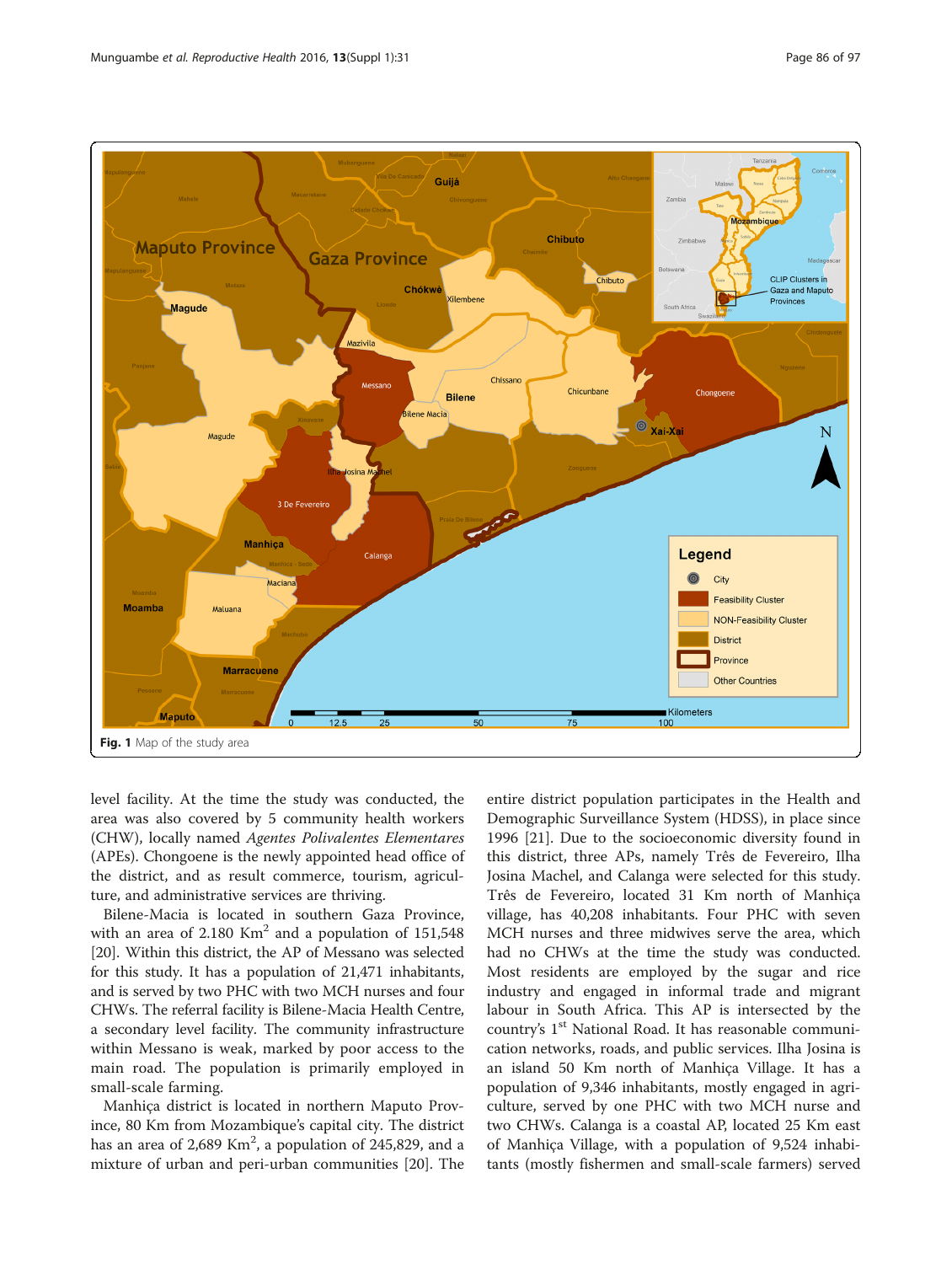<span id="page-4-0"></span>by one PHC with one MCH nurse and five CHWs. Both Ilha Josina Machel and Calanga are characterized by poor road infrastructure and transportation networks, severely affected by harsh weather conditions during the rainy season. Manhiça District Hospital is a referral facility for these three APs, although some patients from Ilha Josina Machel can also be sent to Xinavane Rural Hospital. Both hospitals are secondary level facilities.

The study participants comprised of community members and health care providers. Community members consisted in women of reproductive age between 18 and 49 years (including pregnant women), male and female decision-makers (elders, husbands, partners, mothers, and mothers-in-law of women of reproductive age). Health care providers included formally-recognized cadres within the national health services (nurses, midwives, medical technicians) and traditional health care providers (TBAs, matrons and traditional healers). Although traditional health care providers in Mozambique often have interchangeable roles [\[22](#page-13-0)], it is worth mentioning some important differences among them. Traditional healers are mostly sought for the diagnosis, treatment and protection from illness, misfortune and other social concerns [[23](#page-13-0)]; TBAs provide assistance to women during pregnancy, birth and the postpartum period; matrons are responsible for performing a variety of rituals including those for new-borns and adolescents [[22](#page-13-0), [24\]](#page-13-0).

#### Data collection and analysis

Data collection consisted of focus group discussions (FGD) and individual in-depth interviews (IDI) conducted with community members and health care providers (Tables 1 and 2). Focus groups and individual interviews were chosen to gain an understanding of the social norms and local contexts underlying care seeking practices, rather than the individual experiences and meanings assigned to them. Interviews were conducted when it was not practical to convene the required number of participants within a specific target group.

Table 1 Focus group discussions conducted

| FGD target group                                        | Number<br>of FGDs | Number of<br>participants |
|---------------------------------------------------------|-------------------|---------------------------|
| Women of reproductive age                               | 6                 | 35                        |
| Mothers and mothers-in-law                              | 7                 | 51                        |
| Partners, husbands, and other male decision<br>makers   | 8                 | 39                        |
| PHC nurses, midwives, and assistant medical<br>officers | 7                 | 25                        |
| Matrons and traditional birth attendants                | 5                 | 46                        |
| TOTAI                                                   | 33                | 196                       |

Table 2 In-depth interviews conducted

| Target group                 | Number of IDIs |
|------------------------------|----------------|
| District medical officers    | Β              |
| Traditional healers          | 4              |
| Traditional birth attendants |                |
| <b>Flders</b>                | 5              |
| TOTAI                        | 13             |

The number of focus groups and individual interviews was pre-determined based on previous experiences of reaching data saturation regarding similar topics in different contexts [[25, 26\]](#page-13-0). Both across and within-group saturation was assessed. For interviews with health care providers, the snowball sampling approach was used for recruitment, drawing initially on existing networks of local investigators and health professionals at the sites. Community members were identified through community leaders, who were provided with the required socio-demographic characteristics for inclusion. Focus groups were usually conducted out-doors at the community's "circle" (location of community leaders' office); individual interviews were conducted at the participants house.

Interviews and focus groups were conducted by trained facilitators belonging to the social science research unit of the Manhiça Health Research Centre (CISM). Gender balance within the team members was ensured to cater for possible gender-sensitive issues, especially in one-onone interviews.

All interviews and focus groups, of which some were conducted in Portuguese and others in Changana (local dialect) according to participants' preference, were audio recorded, and transcribed verbatim in Portuguese, preferably by the same team members who collected the data. Data quality checks were done by the social science team leader by reviewing the transcripts while listening to the audio recording. Data was analysed using NVivo version 10.0 (QSR International Pty. Ltd. 2012). Thematic data analysis was performed through the following steps: generating categories, coding text according to each category; annotating emerging themes and patterns and readjusting the categories and relationships between them; testing emergent themes through systematic searches of coded text; investigating alternative explanations through systematic searches of uncoded text. The social science team leader and the study's senior social scientist conducted the coding of all Portuguese transcripts at CISM. Assistance was given from the CLIP social science co-ordinator from the University of British Columbia (UBC), who spent a significant amount of time onsite to support training, oversee data collection and perform the analysis quality control through repeat coding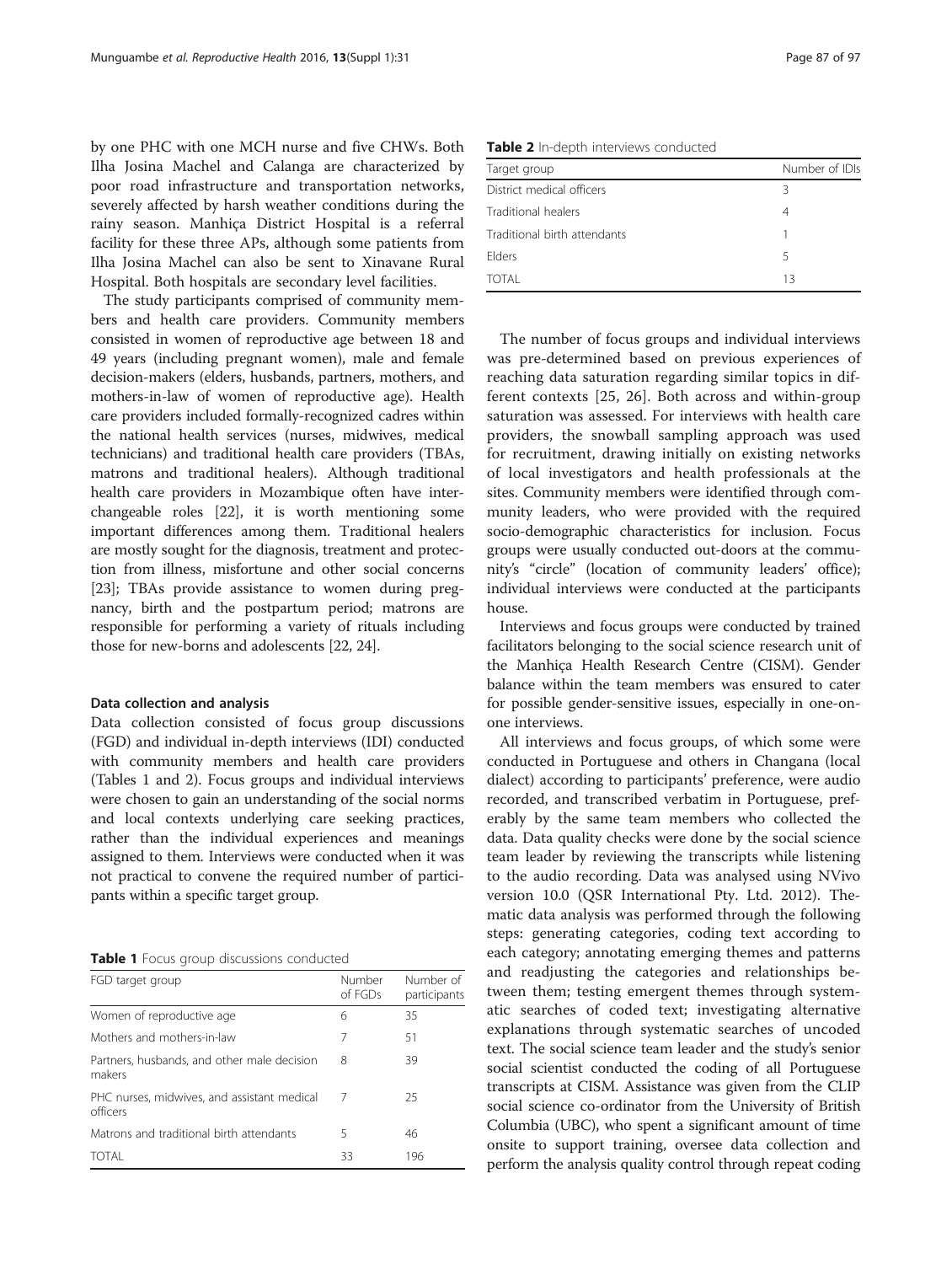of one third of transcripts, which were translated into English, and evaluating coding agreement.

All data collection was conducted after obtaining signed informed consent from each participant, as well as permission to record individual interviews and group discussions. Ethical approval for this study was obtained from the CISM Institutional Review Board (CIBS – CISM) and the UBC Review Board.

#### Results

The results of the overall formative research are presented in Additional file [1](#page-12-0). The findings of this qualitative analysis include a detailed account of routine and emergency careseeking practices during pregnancy, as well as health care seeking behaviours for delivery and postpartum. Following this, participants describe the complexities of decisionmaking at the household and neighbourhood-level. Finally, study results identify the social, economic and structural factors that affect the decision and ability to seek timely and appropriate care during pregnancy, complications, delivery and postpartum.

## Interview and focus group discussion respondents

The core data for this study component was generated from 33 FGDs involving 196 participants, which included women of reproductive age (WRA), mothers, mothers-in-law, and partners of WRA, nurses, midwives, medical assistants, matrons, and TBAs. Additionally, the study included 13 IDIs with district medical officers, traditional healers, elders, and one TBA who was not able to attend the FGDs. Tables [1, 2](#page-4-0), 3 and [4](#page-6-0) provide detailed information regarding the number and characteristics of participants from each target group.

## When and where do women seek care during pregnancy, delivery and post-partum?

#### Routine antenatal care to guarantee a healthy pregnancy

Pregnant women had the unanimous view that the health facility was the appropriate place to seek care during pregnancy, alleging that they had not heard of any alternative location. When probed about the circumstances under which women sought such care, "opening the antenatal record" (the act that marks the first ANC visit) and "attending mothers' weighing day" (weight monitoring visits) were the key events mentioned.

Health professionals revealed that it was common practice, however, to attend the first ANC visit after completion of the first trimester.

"They come late  $[$  to the first ANC visit $]$ , usually on the fourth month. There is a misconception that it is only appropriate to come to the health facility when the pregnancy shows or when the baby starts moving" (Health professional, Bilene-Macia)

## Table 3 Characteristics of FGD participants

| Characteristic                           |          |  |  |  |
|------------------------------------------|----------|--|--|--|
| FGD target group                         |          |  |  |  |
| Women of reproductive age                | 35 (18)  |  |  |  |
| Mothers and mothers-in-law               | 51 (26)  |  |  |  |
| Partners and husbands                    | 39(20)   |  |  |  |
| PHC workers                              | 25 (13)  |  |  |  |
| Matrons and traditional birth attendants | 46 (23)  |  |  |  |
| Age                                      |          |  |  |  |
| $18 - 25$                                | 35 (18)  |  |  |  |
| $26 - 39$                                | 53 (27)  |  |  |  |
| $40 - 59$                                | 46 (23)  |  |  |  |
| $\geq 60$                                | 44 (22)  |  |  |  |
| Unknown                                  | 18(9)    |  |  |  |
| Gender                                   |          |  |  |  |
| Female                                   | 148 (76) |  |  |  |
| Male                                     | 48 (24)  |  |  |  |
| Marital status                           |          |  |  |  |
| Single                                   | 32(16)   |  |  |  |
| Married                                  | 119 (61) |  |  |  |
| Separated/divorced                       | 5(5)     |  |  |  |
| Widow(er)                                | 25 (13)  |  |  |  |
| Unknown                                  | 15(8)    |  |  |  |
| Education level                          |          |  |  |  |
| No formal education                      | 47 (24)  |  |  |  |
| Primary level 1 (grade 1-5)              | 82 (42)  |  |  |  |
| Primary level 2 (grade 6-7)              | 21 (11)  |  |  |  |
| Secondary level (grade 8-10)             | 14 $(2)$ |  |  |  |
| Pre-university level                     | 14(2)    |  |  |  |
| Unknown                                  | 18 (9)   |  |  |  |
| Main occupation                          |          |  |  |  |
| Housewife/Unemployed                     | 22 (11)  |  |  |  |
| Subsistence farmer                       | 118 (60) |  |  |  |
| Self-employed/Small business             | 5(3)     |  |  |  |
| Formally employed (health sector)        | 26 (13)  |  |  |  |
| Formally employed (other sector)         | 10(5)    |  |  |  |
| Unknown                                  | 15(8)    |  |  |  |
| Religion                                 |          |  |  |  |
| Christian (Zionist)                      | 83 (42)  |  |  |  |
| Christian (Assembly of God)              | 25(13)   |  |  |  |
| Christian (Catholic)                     | 25 (13)  |  |  |  |
| Other Christian                          | 27 (14)  |  |  |  |
| Atheist/Animist                          | 8 (4)    |  |  |  |
| Unknown                                  | 48 (24)  |  |  |  |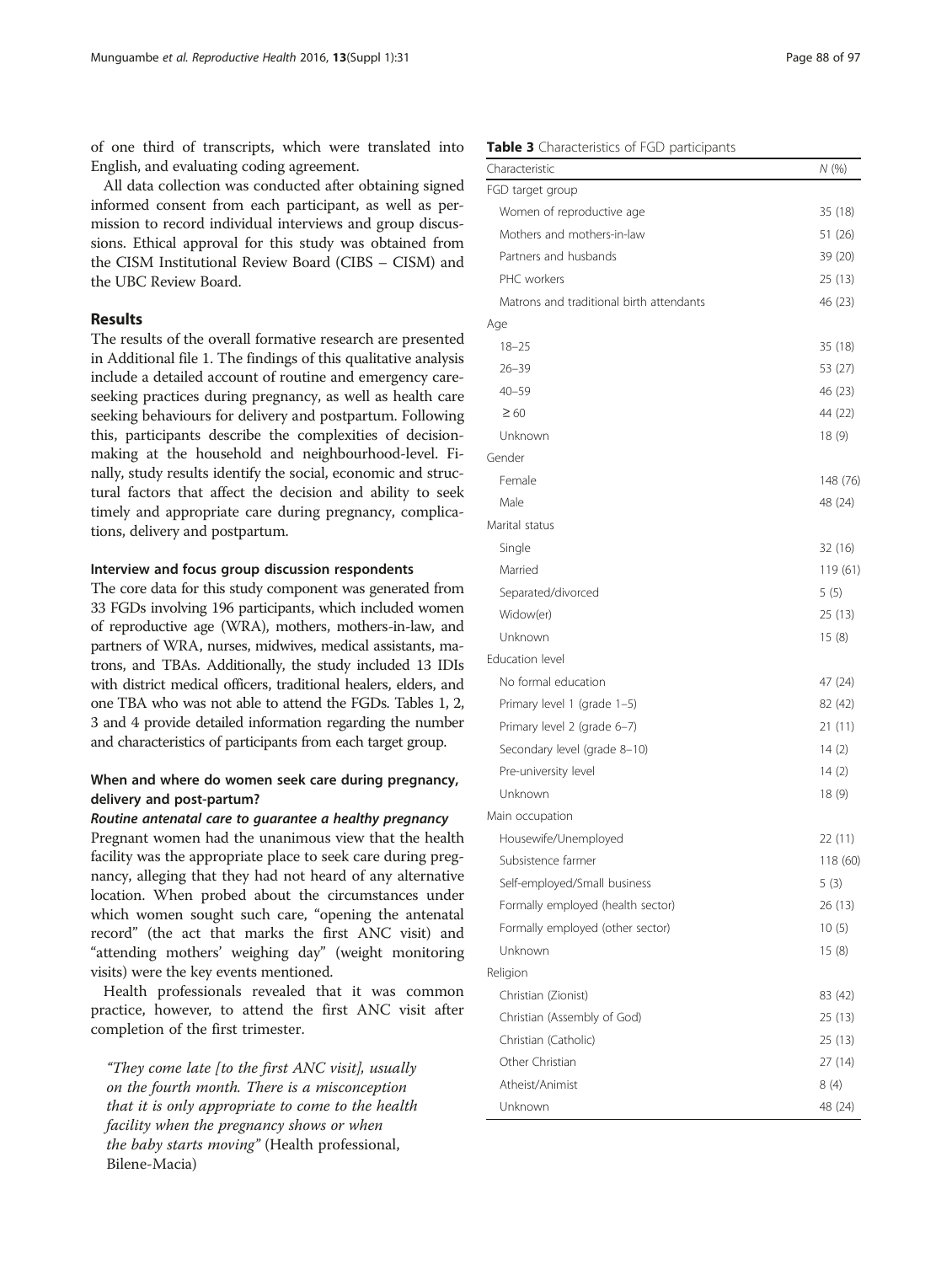<span id="page-6-0"></span>Table 4 Characteristics of IDI participants

| Characteristic                 | N(%)  |  |  |  |
|--------------------------------|-------|--|--|--|
| Age                            |       |  |  |  |
| $18 - 25$                      | (0)   |  |  |  |
| $26 - 39$                      | 5(38) |  |  |  |
| $40 - 59$                      | 2(15) |  |  |  |
| $\geq 60$                      | 5(38) |  |  |  |
| Unknown                        | 1(8)  |  |  |  |
| Gender                         |       |  |  |  |
| Female                         | 9(69) |  |  |  |
| Male                           | 4(31) |  |  |  |
| Marital status                 |       |  |  |  |
| Married                        | 8(62) |  |  |  |
| Single                         | 2(15) |  |  |  |
| Widow(er)                      | 3(23) |  |  |  |
| Education level                |       |  |  |  |
| No formal education            | 2(15) |  |  |  |
| Primary level                  | 8(62) |  |  |  |
| Secondary/Pre-university level | (0)   |  |  |  |
| Higher level                   | 3(23) |  |  |  |
| Main occupation                |       |  |  |  |
| Traditional healer             |       |  |  |  |
| Community elder                | 6(3)  |  |  |  |
| Medical doctor                 | 3(23) |  |  |  |

Male decision-makers revealed that traditional medicines were available to everybody in the community, including to pregnant women, but they were not regularly used during pregnancy. This was further described by mothers and mothers-in-law, who stated that even though traditional medicines might help pregnant women, they may kill the baby. Nevertheless, some pregnant women claimed to take traditional medicines (herbal mixtures soaked in water) to treat minor ailments such as stretch marks. Elders advised pregnant women to use traditional methods to guarantee positive pregnancy outcomes; this concept is known as "closing the pregnancy", and is intended to prevent miscarriages and premature births.

"What takes us to give traditional medicine is when there is a risky pregnancy, and here we "close it". We look for those traditional remedies so that the pregnancy does not suffer, then we boil them and give to her to drink in very small amounts, and then tie the remainders together, because they are roots and not leaves, and insert them into a jar or a ximbitana (small clay pot) which is buried in a place…so the pregnancy and the unborn child are

healthy. The day the baby wants to come out, we go to the place and unbury the jar, as soon as we unbury it the baby is out" (Mothers and mothersin-law, Calanga)

## Care seeking in case of illnesses or complications

Some women described that they accessed health services only in the advent of illness. The ailments mentioned by pregnant women as triggers for treatment seeking at the ANC clinic were headaches, flu-like symptoms, perceived high blood pressure, body pain and backache. Participants also mentioned that care was sought when they realised that the illness was serious.

## "It is the diseases, if you go to the hospital it is because you are sick" (Women of reproductive age, Ilha Josina Machel)

Many participants identified "activists", which likely referred to CHWs, as the first point of contact for complications in pregnancy. CHWs were reported to help pregnant women to reach the health facility. It was also mentioned that in many emergency situations, pregnant women were assisted by TBAs and other community members, who based their actions on local knowledge. In cases of seizures and loss of consciousness, for example, community members claimed to revive women by blowing on her face, dropping cold water in her ears, or exposing her to strong smells (including shoes or crushed aromatic leaves) before taking her to a health facility.

Ultimately, participants seemed to highly value the role of the health facility in resolving complications if care was sought promptly.

"You feel dizzy, strong palpitations, you lose your senses and stop recognizing where you are…if you are not close to the hospital you may lose your life. If you are close to the hospital, the doctors can observe you quickly and you can recover." (Pregnant women, Calanga)

Even traditional healers expressed that they needed information regarding health facility diagnosis. "When they [pregnant women] come here, I first search in my tinlholo (stones and bones) to find out what's in her body. When it seems like it has nothing to do with us [tradition]…I tell her: "go to hospital to be examined", and then she comes back and I do what has to be done" (Traditional healer, Chongoene)

## Care seeking for delivery and postpartum

Women felt that using health care services for delivery was imperative. Pregnant women also identified particular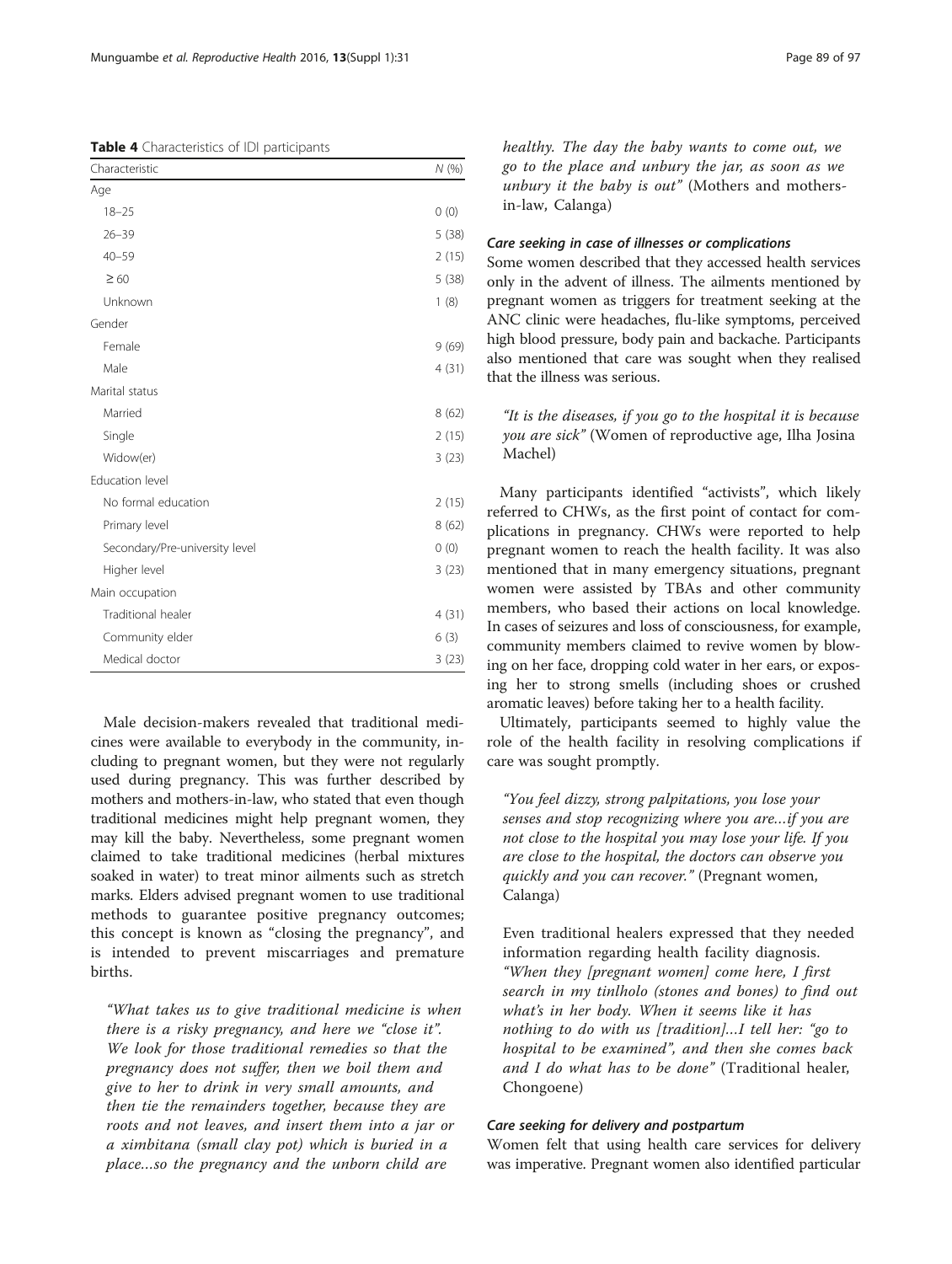conditions during delivery which require care urgently, such as breech presentation.

"Because at the hospital they know that the baby is not well positioned and they know what to do in order to return the baby to the normal position" (Pregnant women, Três de Fevereiro)

According to FGDs, men and matrons considered the presence of abdominal pain and labour as the most important reasons to go to the health facility.

Despite the recognition that the hospital was crucial, hesitation of pregnant women to seek assistance at the health facility was sensed from discussions. Fear of mistreatment by health care providers was a recurrent reason presented by pregnant women (Table [5\)](#page-8-0). They were particularly concerned about the treatment given to women without antenatal records or those who gave birth outside the health facility.

"Going to the hospital is a norm because you cannot give birth at home. If you leave home while you are having labour pains and give birth on the way and arrive at the hospital with the child in your hands, they are going to ask you: 'How did you manage to give birth on the way? Why did you not go to the hospital?' They shout at you and leave you with your baby" (Pregnant women, Três de Fevereiro)

Another concern, which pregnant women believed the health professionals disregarded, is the lack of transportation.

"They [the health professionals] tell us off because sometimes you arrive….here in our community there is a scarcity of transport and you arrive late. And when you enter [the health facility] first they shout and only then they assist us, although you were late not because you wanted to, it was because of the transport to arrive…here it is far." (Pregnant women, Chongoene)

When discussing about the issue of delays with health professionals, they only attributed this to negative attitudes of the pregnant women, not accounting for other factors, mentioned by pregnant women, that may prevent them from seeking prompt and appropriate assistance.

"I tell some [women] during their pregnancy that "your delivery will be at the provincial hospital", then comes the moment of pain and she remains at home. Because I had told her that she had to prepare herself to be near the doctor, she prefers to stay at home, and when it complicates it is when she tries to run here." (Health professionals, Chongoene)

Matrons have been discouraged from assisting deliveries at home. The fear of infectious diseases, such as HIV, has increased concordance with this mandate.

"If you see that she is on her days of giving birth, you must quickly take her to hospital. There you will only find midwives from the hospital, not from outside the hospital because there is AIDS, you will have contact with her while she is not healthy and then touch the blood of those sensitive areas. You will then get the disease. Even if she is your daughter you must take her to hospital" (Matrons and TBAs, Três de Fevereiro)

Male participants described circumstances when deliveries were unavoidably assisted by matrons or elders in the community. In those cases, postpartum care was sought immediately after birth with the main objective of ensuring good health for the baby.

"It may happen that the day of giving birth comes and she is not able to go to the hospital…there are elders that can help her give birth. And after the birth they take the child to the hospital" (Male decision-makers, Três de Fevereiro)

Even in circumstances of unavoidable delivery outside a health facility, there were fears of the repercussions, as expressed by mothers/mothers-in-law.

"Even if we help someone to give birth, you help her but when you take her to hospital, you arrive there and they pull your ears for having done that woman's labour…you will be to blame because you are the "community nurse", and they wouldn't even insult that woman who refused to go to hospital, but you who helped her…and they send you both back home" (Mothers and mothers-in-law, Calanga)

Traditional healing was described as playing a role after delivery; however, respondents were less concerned about the risks of traditional medicine to the baby after delivery. Postpartum care for mother and baby was based on home remedies prescribed by elders. One mention of traditional treatment consisted of leaves soaked in water, which is believed to help breastfeeding for first time mothers.

"When you are starting to have children, to avoid passing your days which can result in a dead baby, they find the leaves and soak them in water and then you start taking them. They also do that to "accelerate" the breastfeeding because when the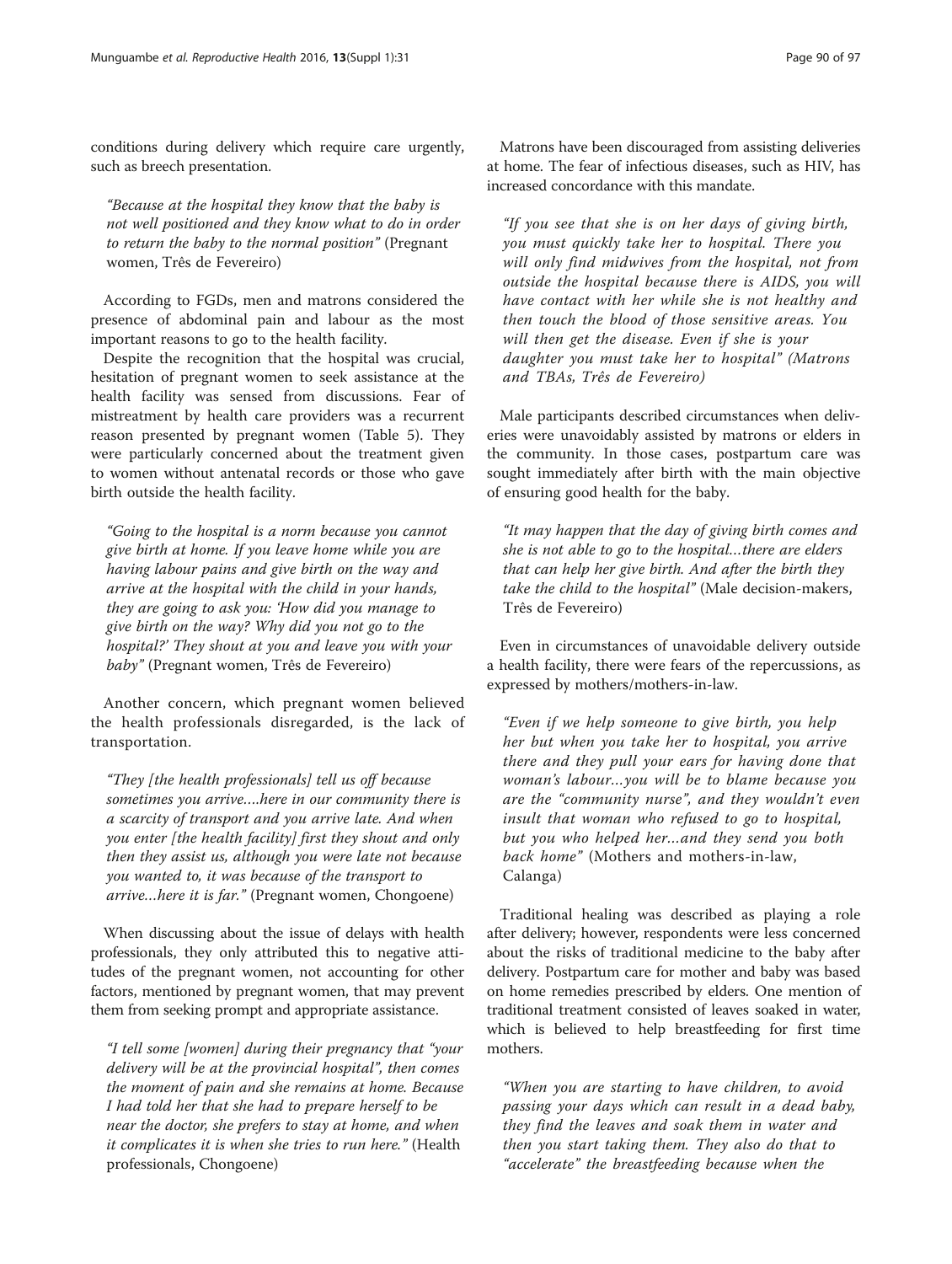| Target group                      | Study area (administrative post)                                                                                                                                                                                                                                                       |                                                                                                                                                            |                                                                                                                                                                                                                                                                       |                                                                                                                                                                                                                                                                                                                           |                                                                                                                                                                                                    |
|-----------------------------------|----------------------------------------------------------------------------------------------------------------------------------------------------------------------------------------------------------------------------------------------------------------------------------------|------------------------------------------------------------------------------------------------------------------------------------------------------------|-----------------------------------------------------------------------------------------------------------------------------------------------------------------------------------------------------------------------------------------------------------------------|---------------------------------------------------------------------------------------------------------------------------------------------------------------------------------------------------------------------------------------------------------------------------------------------------------------------------|----------------------------------------------------------------------------------------------------------------------------------------------------------------------------------------------------|
|                                   | Messano                                                                                                                                                                                                                                                                                | Ilha Josina                                                                                                                                                | Chongoene                                                                                                                                                                                                                                                             | Calanga                                                                                                                                                                                                                                                                                                                   | Três de Fevereiro                                                                                                                                                                                  |
| Pregnant<br>women                 | - Partners slow/or inadequate<br>response to emergency<br>- Partners inability to recognize<br>warning signs requiring EmOC                                                                                                                                                            | - Weather conditions<br>deteriorate quality of roads                                                                                                       | - Long distances between homes<br>and health facilities<br>- Lack of access to transport<br>- Partners decide on different care<br>providers (e.g.: faith healers)                                                                                                    | - Partners do not help with child<br>caretaking and domestic chores<br>- Distance between homes and<br>health facilities<br>- Lack of transportation<br>- Scarcity of CHW<br>- Intimidating attitudes of health<br>facility<br>- Women's inability to meet the<br>costs of care in the hospital<br>- Medication stock-out | - Lack of ambulances                                                                                                                                                                               |
| Male partners                     | - Lack of transport to the main<br>road<br>- Lack of money for transport<br>- No-one to care for the children<br>and household chores in the<br>absence of the pregnant women                                                                                                          | warning signs<br>carry severe cases<br>- PHC facility unable to deal<br>with complications                                                                 | - Partners inability to recognize - Local health facility not prepared<br>to assist complications<br>- Transporters do not accept to - Lack of ambulance for swift referrals<br>- Lack of money for transport                                                         | - Lack of money for transport<br>- Partners do not feel empowered<br>to assist pregnant women                                                                                                                                                                                                                             | - Lack of ambulances<br>- Lack of money to pay for transport<br>- Pregnant women's physical<br>vulnerability prohibitive of walking<br>- Unclear price list for the few cars<br>that are available |
| Mothers, mothers<br>in law of WRA | - Partners slow/or inadequate<br>response to emergency<br>- Lack of money to support<br>transportation expenses                                                                                                                                                                        | - Pregnant women keep going<br>to the cultivating fields,<br>increasing the risk of being<br>alone and helpless when<br>emergency occurs                   | - Limited number of CHWs<br>- High cost of transport<br>- Women fear going to the hospital                                                                                                                                                                            | - Negative attitudes of health<br>professionals                                                                                                                                                                                                                                                                           | - No-one helps pregnant women at<br>home<br>- Difficulties in requesting a lift to<br>those who have vehicles                                                                                      |
| Elders                            | - Pregnant women not satisfied<br>with the results of the previous<br>treatment received at the health<br>facility<br>- Nurse not always present at the<br>health facility<br>- Medication stock outs<br>- Habit of seeking traditional<br>treatment first<br>- Delays in seeking care | - Not mentioned                                                                                                                                            | - Inability to meet consultation cost<br>(coupon)<br>- Pregnant women do not follow<br>hospital recommendations<br>- Tradition "hides" the real diagnosis<br>- Lack of transport to reach the main<br>road<br>- Small health facility not prepared<br>for emergencies | - Not mentioned                                                                                                                                                                                                                                                                                                           | - The habit of seeking traditional<br>medication first                                                                                                                                             |
| <b>TBAs/Matrons</b>               | - Lack of transport within the<br>neighborhood<br>- Lack of money to pay for public<br>transport on the main road                                                                                                                                                                      | - Lack of income sources to<br>pay for health care expenses<br>in general<br>- Men's lack interest in taking<br>up child caretaking and<br>domestic chores | - Negative attitude of health<br>professionals<br>- Fear that health professionals will<br>find out about previous traditional<br>treatments taken                                                                                                                    | - Long distances between homes<br>and health facilities<br>- Lack of transport in the area<br>- Medication stock-outs<br>- Men prioritizing pleasure<br>(ex: purchasing alcohol) over<br>pregnancy wellbeing                                                                                                              | - Polygamous partners not interested<br>in the pregnancy follow-up<br>- Lack of adequate transport for<br>sandy roads                                                                              |
| Health workers                    | - Partners' lack of interest in<br>"females' issues"<br>- Communication barriers among<br>couples (due to HIV sero-status)<br>- Delays in seeking ANC care                                                                                                                             | - Delays in seeking care in<br>general                                                                                                                     | - Delays in seeking assisted delivery<br>- Poor quality of roads                                                                                                                                                                                                      | - Lack of transport                                                                                                                                                                                                                                                                                                       | - Delays in seeking care in general - Delays in seeking care in general                                                                                                                            |

## <span id="page-8-0"></span>Table 5 Issues and concerns regarding TSB by stakeholder group and study area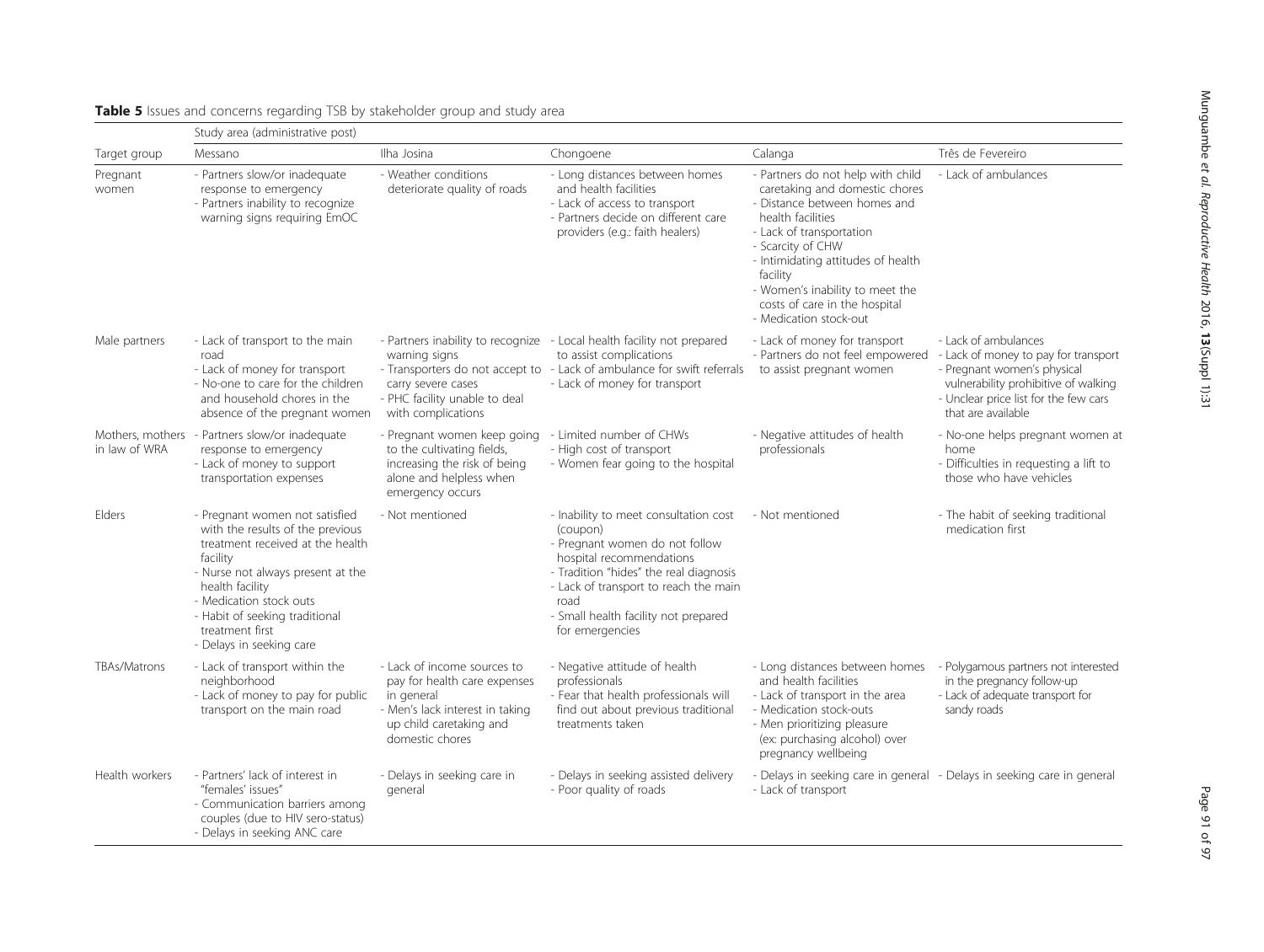baby suckles the nipples are torn…so that treatment kills the bug that tears the nipples" (Mothers and mothers-in-law, Calanga)

## What are the decision-making patterns for care seeking in pregnancy, delivery and postpartum?

The decision to seek care varied according to the circumstances under which care was needed. Under usual circumstances, pregnant women themselves decided whether and when to attend the first antenatal visit as well as subsequent routine visits. However, pregnant women underlined that partners should be informed of their decision and they are expected to obtain permission.

"You decide personally once you see that these months are enough for me to open a file. You tell him that today is a new day and I am going to the hospital to open a file. And he says: "go". Because you have to go there every month" (Women of reproductive age, Três de Fevereiro)

The main circumstance in which partners discouraged pregnant women from seeking antenatal care was when they considered the pregnancy to be "too small to be disclosed". This was emphasised by participants in Messano and Ilha Josina Machel.

In case of illness, complications, or delivery, pregnant women were less likely to act as the primary decisionmakers; as a result, care seeking was frequently delayed by the partners decision-making. At times, delays resulted from the perception that it is inappropriate to seek care too early in pregnancy.

"Some husbands may see that she [the wife] is vomiting too much and tell her to go to hospital, but others may leave you [the wife], alleging that it [the belly] is still small, while in the end, you will lose your strength and lose water" (Women of reproductive age, Messano)

In other cases, the delays were linked to the husband's financial constraints.

"If your belly aches you are the one who feels it. If you tell him and he doesn't answer you as he should say… you have to go because you know where the hospital is. He says that he is still looking for money." (Mothers and mothers-in-law, Messano)

Finally, delays in seeking care for complications occurred when husbands or household decision-makers were unaware of the warning signs of pregnancy.

"If a person who knows these things has the knowledge that in that house there is a serious illness, if one goes

to visit and realises that they are not taking her to hospital, they can ask if she is taking medication. If they say that she is not, then the visitor calls the parents or the owners of the house and tell them to take to the hospital" (Partners and husbands, Ilha Josina Machel)

According to matrons and TBAs, although the husband was the primary decision-maker, in practice he was usually not around when complications occurred. In such circumstances, mothers-in-law made decisions regarding care.

"It is the mother…Yes, if she is still alive. Because the husband will be busy committing adultery" (Matrons and TBAs, Três de Fevereiro)

Husbands also claimed that neighbours could substitute them in the decision-making process, and they particularly favoured female accompaniers. Only under exceptional circumstances, husbands and male partners considered the possibility of being more actively involved in the process.

"It depends on our union….we can help each other as neighbours, but because this is mothers' work …I cannot go and take his wife [pointing to another man]. As a man, I cannot because it [labour or complications] may start on the way… now if it is a mother, yes, they are going to become birth attendants on the way and they are going to support that person until the baby is out, and they are going know how to take her to the hospital." (Male partners and husbands, Calanga)

Matrons and TBAs were the only entities, besides immediate family members and neighbours, with the authority to make decisions regarding care seeking for pregnancy complications, especially when there was no time or means to locate other decision-makers. In Calanga, where people live dispersedly and have considerable challenges accessing transport and communication, efforts were made to identify neighbours who informed the family that a woman was being taken to the health facility.

Significant importance was placed on accompaniment and support from the husband, other family members or neighbours; however, these support systems may be lacking for some. Single women and adolescents had more difficulty accessing services in pregnancy, as they had less support. Particularly in Três de Fevereiro, participants stated that the rejections of pregnancies by partners was quite common, resulting in single mothers, often young girls, living with their mothers who act as the primary decision maker.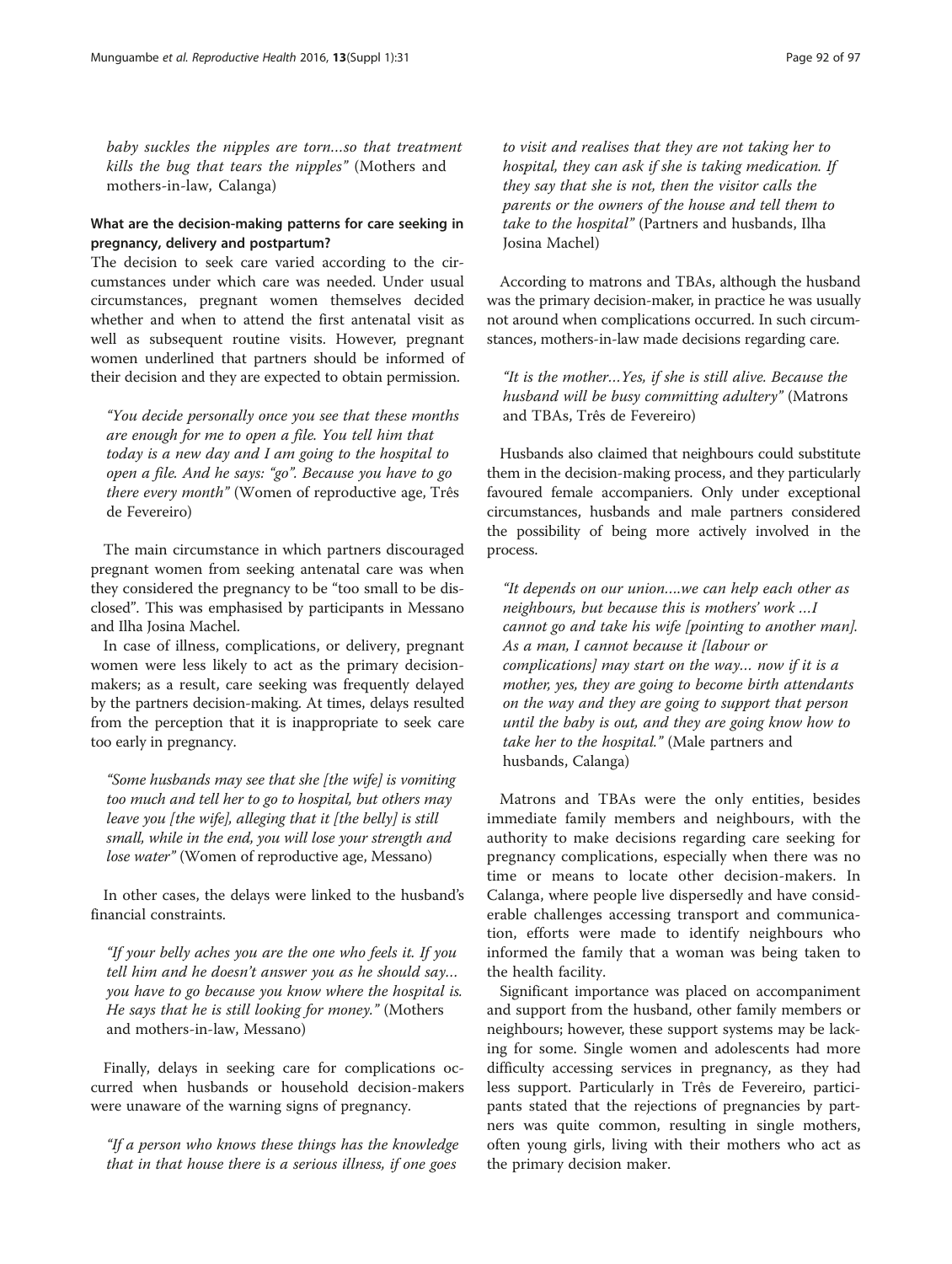## What are the barriers to care seeking for pregnant women?

Although ANC and delivery services are free of charge, indirect costs, primarily from transport and medication, were strong barriers to care seeking among pregnant women. Medication was said to be particularly costly if it was not available at health facilities, leading patients to resort to private pharmacies. Traditional treatments were stated to be more expensive because of the charges associated with consultations and medications, even though there was no need for transport, as traditional healers were widely available in the community.

Most women in these areas did not have their own source of income, nor did they participate in community savings schemes such as *xitique*, an informal rotating savings and credit association, serving as a form of mutual assistance among women, relatives, close friends or co-workers, consisting in a collective periodical contribution of a fixed amount of money, which is assigned in turn to each member [\[27](#page-13-0)]. Therefore, pregnant women were financially dependent on their partners. As mentioned earlier, when partners were not able to provide financially, then treatment was delayed or not sought at all. Some pregnant women said that in extreme cases they did odd jobs (such as cultivating land plots) to earn money to buy medications from private pharmacies or to pay for traditional treatments. This strategy was most commonly used for traditional care, because the need for funds was not immediate, as expressed by some pregnant women in Calanga.

"Yes, and if I go there [traditional healer] and say that I am ill he will not deny me the remedy just because I do not have money, he will give me the remedy and when I get better I will find money to pay" (Women of reproductive age, Calanga)

Access to the health facilities was limited by transport availability. In some communities, there was no transport available to assist pregnant women to health facilities as the road conditions were poor while in other communities the options were prohibitively expensive.

"Access to roads, exactly that is what I was saying; roads, that can affect a pregnant woman" (Health professionals, Chongoene)

Some women lived at great distances from the health facilities, which provided an additional challenge. Even in places where transport was readily available (mostly minibuses or agriculture tractors), it was restricted to main roads; therefore, many residents must walk long distances to reach transport. Weather conditions further hampered women's ability to access health services in many regions.

"When there is rain, these are no conditions for walking" (Women of reproductive age, Ilha Josina Machel)

Discussions regarding limited access to health services match with the local belief that links illness and misfortune.

"Pregnancy complications bring us misfortunes because we don't have transport that can take us, in order to take her to hospital. People are really dying. Do you see all this sandy area, for you to push a wheelbarrow? … So what use does it have? Even a truck has no use here" (Matrons and TBAs, Três de Fevereiro)

Health workers and community members alike complained about the lack of ambulances; they are only available to transport patients from health facility to health facility. Those with access to ambulances are precisely those who have already been privileged to be able to reach the health facility.

"Regarding transport even being at the hospital, once you say that we need an ambulance the day can end before getting it" (Partners, Três de Fevereiro).

Women requiring admission to hospital were concerned about the need to arrange for the caring of their small children and household chores in their absence. Additionally, household members must provide meals for pregnant or postpartum women admitted at the health facility.

"We really need it [money] because since you are going to Manhiça Hospital, knowing that you do not have family there, you have nothing there, anything [food] you want you have to buy" (Pregnant women Calanga)

The above situation highlights the many householdand community-level factors contributing to delays in accessing health services.

#### **Discussion**

This study examines the patterns of care seeking by pregnant women in communities of Maputo and Gaza Provinces, southern Mozambique, with a particular focus on antenatal care, emergency obstetric care, delivery and the postpartum period. A variety of perspectives were captured including those from pregnant women, key decision-makers, and care providers.

The data generated from this study demonstrated that in these communities women patronize a range of care providers, from the ANC clinic to traditional healers, traditional birth attendants, matrons, elders, as well as community health workers when available. This diverse set of providers reflects a typical scenario of medical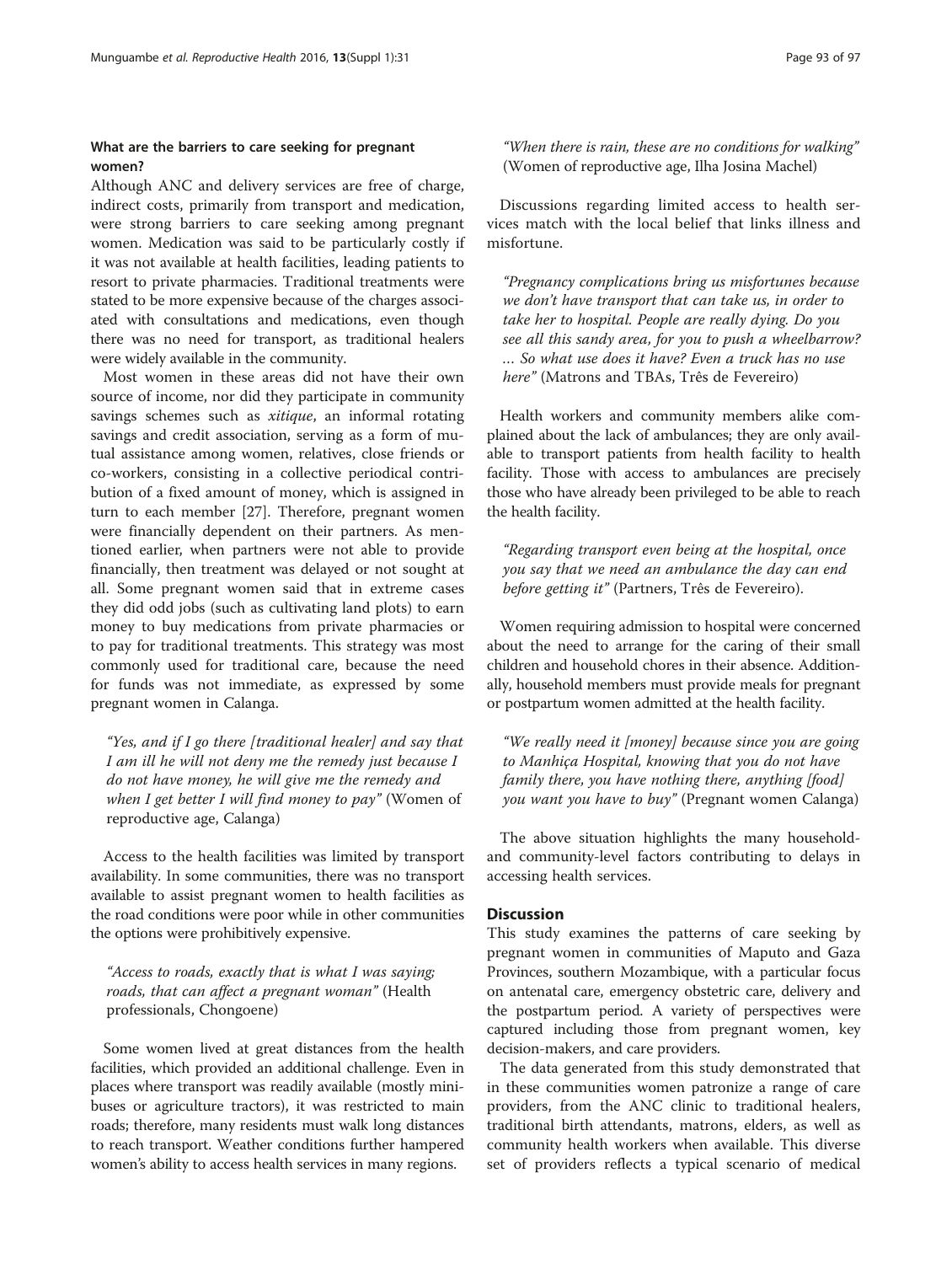pluralism described in many contexts worldwide, with the strong presence of two prominent systems of health care provision in Africa, namely biomedicine and ethnomedicine [[28](#page-13-0), [29](#page-13-0)]. The type of provider sought depends on the perceived aetiology of the condition, as well as the circumstances of the woman at that moment. It is this set of circumstances that is often not taken into account when efforts to improve care-seeking behaviours are made. This was evident in this study through the health professionals' unawareness of community factors related to inappropriate care-seeking practices.

The hospital was identified by participants as the most appropriate place for pregnant women to seek care. Even the alternative care providers (such as matrons, TBAs, elders and traditional healers) reported referring their patients to health facilities. The preference for care at health facilities, which has been found in other studies in Mozambique [[30, 31\]](#page-13-0), was prominent when related to opening the antenatal record or delivery.

Of note, because partners discouraged women from revealing their pregnancy early in gestation, women tended to attend the first ANC visit quite late. Results from other studies in Mozambique attribute this as an act of protection of the pregnancy from witchcraft [[11, 12\]](#page-13-0). This in itself constitutes a missed opportunity for care.

Some argue that antenatal care is an important determinant of safe delivery and overall maternal and newborn health [[32, 33\]](#page-13-0); however, findings from this study illustrate that the determinants of accessing routine ANC may differ from those associated with emergency care or delivery. Therefore the opportunity to use antenatal check-ups to identify women at risk of complications may be missed if the unique context underlying care-seeking is not addressed.

The findings from this study demonstrate a commitment, by formal and informal health care providers, patients and community members alike, to promote ANC and facility delivery. Nevertheless, more should be done both at community and at health system levels to ensure prompt care seeking for early and regular ANC, mild ailments, obstetric complications, delivery and postpartum care. Consistent with existing evidence, these findings suggest a need for improving community knowledge about the danger signs of pregnancy [\[34, 35](#page-13-0)]; yet, this alone is insufficient and needs to be accompanied by interventions aligned with existing social and cultural constructions of pregnancy, birth, and postpartum [\[13](#page-13-0)].

Despite the evidence that pregnant women are discouraged from taking traditional medicines, this study suggests that this is a reflection of cultural norms, to which there are exceptions. Participants of this study reported use of traditional remedies for the treatment of some ailments and to prevent adverse pregnancy outcomes such as miscarriages, premature births, and stillbirths. Such practices were also reported during postpartum. Traditional health care providers (matrons, elders, TBAs and traditional healers) should not be ignored as important entry points for the identification and referral of pregnant women at risk [\[10, 14\]](#page-13-0).

Decision-making processes regarding care-seeking in pregnancy are complex and reflect women's social and economic conditions. Importantly, it is precisely the cases requiring prompt and effective treatment (early gestation, complications and delivery) which encompass the most complex decision-making processes. In these circumstances, pregnant women have little to say regarding when and where to seek care. Their fate is determined by the decision makers' capacity to recognise warning signs, their financial aptitude, priority settings, and preferences towards the available care providers. Similar results were obtained in Tanzania, where husbands and elders were identified as the decision-makers for reproductive health matters, yet they were rarely the target groups of reproductive health interventions [\[36\]](#page-13-0). As a result, as has been shown in this study, decision-makers remain unaware of the danger signs of pregnancy, resulting in no progress in terms of reducing delays in seeking care.

Young mothers are a particularly vulnerable group with an MMR up to 1.5 times higher than mothers over 19 years of age [[5](#page-13-0)]. The present study has shown that this particular group is highly affected by the complex decision-making patterns in these communities, since they are more likely to live with their mothers due to the rejection by the baby's father. Special attention must be paid to improve the interactions with this group and with their mothers as decision-makers.

Long distances to health facilities and poor access to transport were important factors raised both in this study and elsewhere [\[14](#page-13-0)]. Extreme weather conditions regularly deteriorated the quality of already precarious roads, making access increasingly difficult in the rainy season. Community-based health providers, such as TBAs, matrons and CHWs are geographically more accessible; however, there is no evidence that they are prepared to assist or refer obstetric emergencies, apart from TBAs in some areas of Mozambique [\[30, 31](#page-13-0)]. Even among TBAs, policy and interventions have been geared towards some technical skills, such as recognition of warning signs and immediate care for the new-born [\[37\]](#page-13-0). The importance of referral is also stressed, but it is not sufficiently addressed from the broader ecological perspective, that is, taking into account the socio-cultural context [[38](#page-13-0)].

This study illustrated that despite free health care in pregnancy, indirect costs, which included transportation, medication, and household-level logistics required for hospital admission, were often prohibitive. By comparing the dynamics of traditional treatments with care at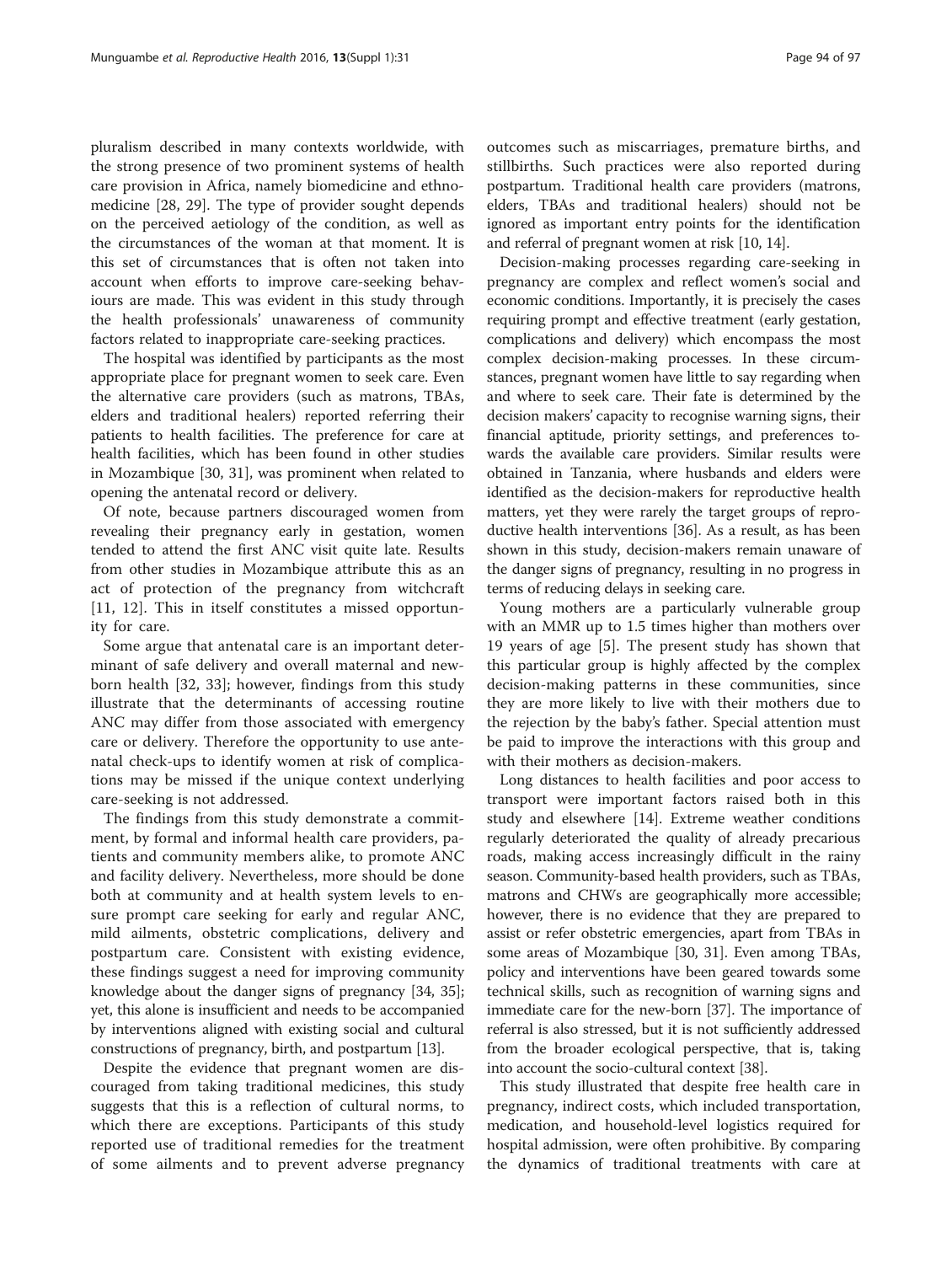<span id="page-12-0"></span>health facilities, it can be argued that it is the modality of payment rather than the absolute cost which may constitute a barrier. Traditional care can incur much higher charges; however, these providers tend to allow greater flexibility of payment which is in line with local fund-raising strategies such as borrowing or engaging in odd jobs. These results also strengthen the evidence that within vulnerable communities, pregnant women tend to be among the most economically and socially marginalised [[11\]](#page-13-0), as shown by their inability to make independent decisions and mobilize funds to meet their own needs. There is a need for promotion of birth preparedness and complication readiness, which is the process of planning for delivery and preparing for the possibility of an obstetric emergency [\[39\]](#page-13-0). This approach has been shown to be successful in improving access to services in other resource constrained settings, for instance in Burkina Faso [\[40](#page-13-0)]. There is also a need to potentiate economic security and autonomy of pregnant women [[11\]](#page-13-0) as part of the birth preparedness and complication readiness arrangements, with particular attention to single women, adolescents, and women who have other children and household chores under their responsibility.

A gender analysis is recommended for future research on factors that affect health-related decisions of pregnant women in similar contexts. This approach can further speak to the role of the social and cultural context in women's health-care decision making, by highlighting gender roles, their associated inequities, and how these impact health care decision in pregnancy and postpartum [[41](#page-13-0)–[43](#page-14-0)].

#### **Conclusions**

Women regularly seek ANC at health facilities. Factors that impede women from timely accessing maternal health services include societal discouragement from revealing pregnancies early in gestation, unfamiliarity with the warning signs of pregnancy among women and their partners, complex and delayed decision-making, fundraising strategies misaligned with formal payment schemes for health care-related expenses, poor transport infrastructure, and fear of mistreatment at health facilities. Strategies are needed at the community and health system levels to improve maternal health, which are in concordance with the formal health care system structure as well as the societal networks of these communities. Women of reproductive age would benefit from saving schemes for transport to health facilities and medication. Pregnancy follow-up should include key family members, and community-based health care providers should encourage prompt referrals to health facilities.

#### Additional file

[Additional file 1:](dx.doi.org/10.1186/s12978-016-0141-0) Peer review reports. (PDF 244 kb)

#### Abbreviations

AIDS: Acquired Immunodeficiency Syndrome; ANC: antenatal care; AP: Administrative Post; APE: Agente Polivalente elementar; CHW: community health workers; CISM: Manhiça Health Research Centre; FGD: focus group discussions; HIV: human immunodeficiency virus; MMR: maternal mortality ratio; TBA: traditional birth attendants; TSB: treatment seeking behaviour; UBC: University of British Columbia; WRA: women of reproductive age.

#### Competing interests

The authors declare they have no competing interests.

#### Authors' contributions

KM adapted the study design to the local context, oversaw data collection, analyzed the data, and wrote the manuscript. HB coordinated the study, performed data analysis, and contributed to the manuscript. MV contributed to study design and provided critical manuscript revision and insight during analysis. CB, EM, CM, and PvD provided intellectual input to manuscript development regarding context, methods, and content. DS and RQ contributed to the conception and design of the study and revised the manuscript. TF and PTM contributed to data collection tool development, analysis, interpretation and revised the manuscript. ES provided oversight throughout project implementation, analysis, interpretation, and manuscript writing. All authors read and approved the final manuscript.

#### Acknowledgements

The authors would like to thank all study participants. We are also grateful for the contributions of the Community Level Interventions for Pre-eclampsia (CLIP) Feasibility Working Group, and in particular the team members of the CLIP Feasibility study: Sharla Drebit, Beth Payne, Laura Magee, Chirag Kariya, Faustino Vilanculo, Rosa Pires, Zefanias Nhamirre, Rogério Chiáu, Analisa Matavele, Adérito Tembe and Lina Machai. We also acknowledge the support of the Manhiça Health Research Centre (CISM), the Provincial Health Departments of Maputo and Gaza Provinces, the Mozambican Obstetrics and Gynaecology Association (AMOG), Faculty of Medicine of the Eduardo Mondlane University, Ministry of Health (MISAU) and University of British Columbia (UBC). This work is part of the University of British Columbia PRE-EMPT (Pre-eclampsia/Eclampsia, Monitoring, Prevention and Treatment) an initiative supported by the Bill & Melinda Gates Foundation.

#### Declarations

Publication charges for this supplement were funded by the University of British Columbia PRE-EMPT (Pre-eclampsia/Eclampsia, Monitoring, Prevention and Treatment) initiative supported by the Bill & Melinda Gates Foundation. This article has been published as part of Reproductive Health Volume 13 Supplement 1, 2016: Community insights from four low- and middle-income countries into normal and complicated pregnancies. The full contents of the supplement are available online at [http://reproductive-health-journal.biomed](http://reproductive-health-journal.biomedcentral.com/articles/supplements/volume-13-supplement-1)[central.com/articles/supplements/volume-13-supplement-1](http://reproductive-health-journal.biomedcentral.com/articles/supplements/volume-13-supplement-1).

#### Peer review

Peer review reports for this article can be found in Additional file 1.

#### Author details

<sup>1</sup> Centro de Investigação em Saúde da Manhiça (CISM), Manhiça, Mozambique. <sup>2</sup>Department of Obstetrics and Gynaecology, and the Child and Family Research Unit, University of British Columbia, Vancouver, British Columbia, Canada. <sup>3</sup> Ministério da Saúde, Maputo, Mozambique. <sup>4</sup> Universidade Eduardo Mondlane, Faculdade de Medicina, Maputo, Mozambique. <sup>5</sup>Barcelona Institute for Global Health (ISGlobal), Barcelona Spain. <sup>6</sup> Division of Women and Child Health, Aga Khan University, Karachi Sindh, Pakistan. <sup>7</sup> Department of Geography, Simon Fraser University Burnaby, British Columbia, Canada.

Published: 8 June 2016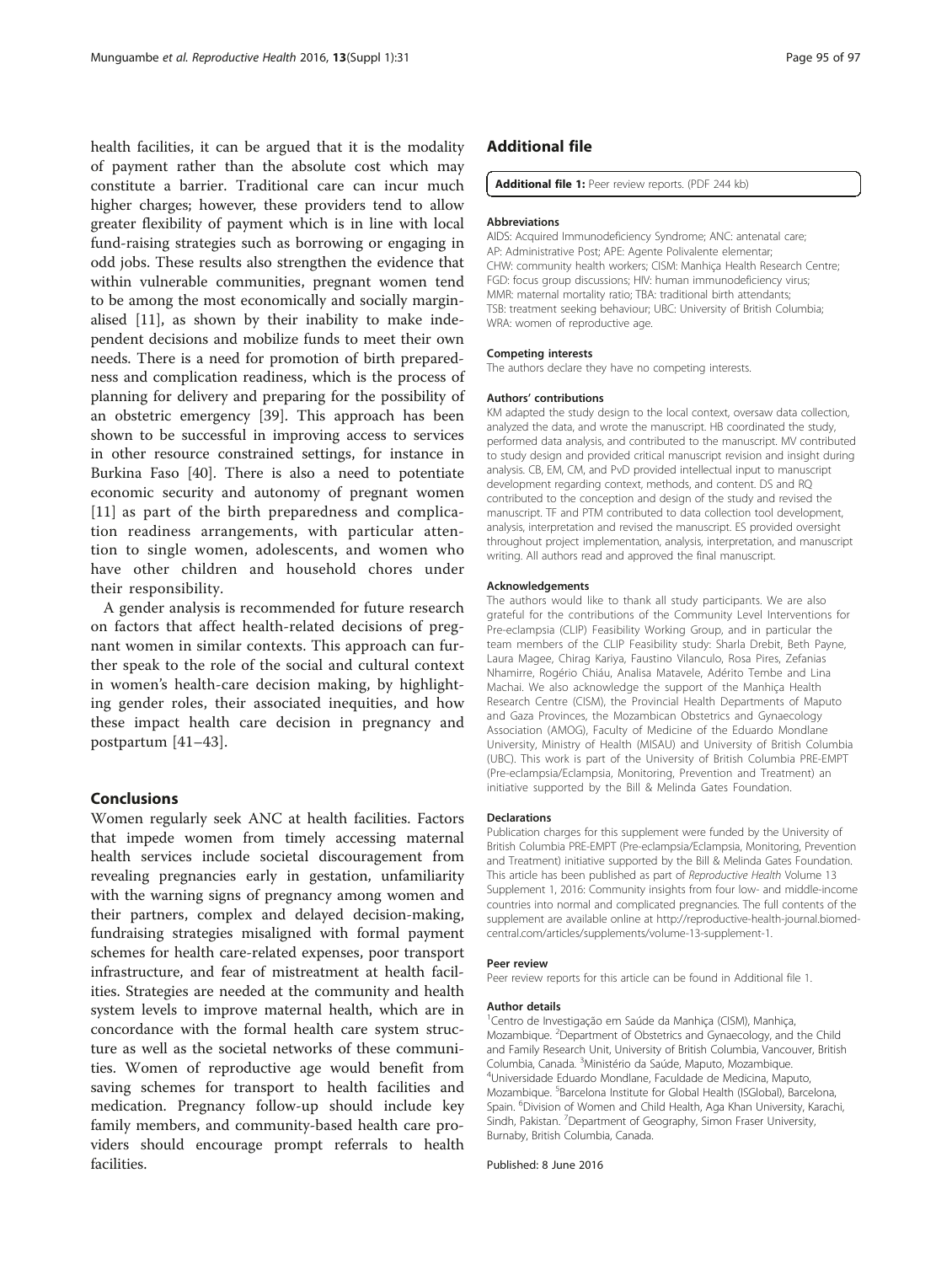#### <span id="page-13-0"></span>References

- Kassebaum NJ, Bertozzi-Villa A, Coggeshall MS, Shackelford KA, Steiner C, Heuton KR, et al. Global, regional, and national levels and causes of maternal mortality during 1990–2013: a systematic analysis for the Global Burden of Disease Study 2013. Lancet. 2014;384(9947):980–1004.
- 2. WHO. Trends in Maternal Mortality: 1990 to 2013. Geneva: WHO, UNICEF, UNFPA, The World Bank and the United Nations Population Division; 2014 [cited 2015 March 26]; Available from: [http://apps.who.int/iris/bitstream/](http://apps.who.int/iris/bitstream/10665/112682/2/9789241507226_eng.pdf?ua=1) [10665/112682/2/9789241507226\\_eng.pdf?ua=1.](http://apps.who.int/iris/bitstream/10665/112682/2/9789241507226_eng.pdf?ua=1)
- 3. WHO, UNICEF, UNFPA. Maternal Mortality in 2000: Estimates by WHO, UNICEF and UNFPA. 2000 [cited 2015 December 9]; Available from: <http://apps.who.int/iris/bitstream/10665/68382/1/a81531.pdf>.
- 4. Ronsman C, Graham WJ, The Lancet Maternal Survival Series steering group. Maternal mortality: who, when, where, and why. Lancet. 2006;368(9542):1189–200.
- David E, Machungo F, Zanconatto G, Cavaliere E, Fiosse S, Sululu C, et al. Maternal near miss and maternal death in Mozambique: a cross-section region-wide study in 635 consecutive cases assisted in health facilities of Maputo province. BMC Pregnancy and Childbirth. 2014;14:1.
- 6. Pereira C, Cumbi A, Malalane R, Vaz F, McCord C, Bacci A, et al. Meeting the need for emergency obstetric care in Mozambique: work performance and histories of medical doctors and assistant medical officers trained for surgery. BJOG. 2007;114(12):1530–3.
- Araújo SN, Dade A, Zacarias MF, Chipembe CS, Maunze X, Singano CC. Relatório Final do Inquérito sobre Indicadores Múltiplos, 2008. Maputo, Mozambique: Instituto Nacional de Estatística; 2009 [cited 2015 March 15th]; Available from: [http://www.childinfo.org/files/MICS3\\_Mozambique\\_](http://www.childinfo.org/files/MICS3_Mozambique_FinalReport_2008_Pt.pdf) [FinalReport\\_2008\\_Pt.pdf.](http://www.childinfo.org/files/MICS3_Mozambique_FinalReport_2008_Pt.pdf)
- 8. MISAU, INE, ICFI. Moçambique: Inquérito Demográfico e de Saúde 2011. Calverton, Maryland, USA: Ministério da Saúde, Instituto Nacional de Estatísitica, MEASURE DHS/ICF International 2013 [cited 2015 March 30th]; Available from: [http://www.ine.gov.mz/operacoes-estatisticas/inqueritos/](http://www.ine.gov.mz/operacoes-estatisticas/inqueritos/inquerito-demografico-e-de-saude/ids-2011.pdf/view) [inquerito-demografico-e-de-saude/ids-2011.pdf/view.](http://www.ine.gov.mz/operacoes-estatisticas/inqueritos/inquerito-demografico-e-de-saude/ids-2011.pdf/view)
- Galukande M, von Schreeb J, Wladis A, Mbembati N, de Miranda H, Kruk ME, et al. Essential surgery at the district hospital: a retrospective descriptive analysis in three African countries. PLoS Med. 2010;7(3):e1000243.
- 10. MISAU. Política Nacional de Saúde Neonatal e Infantil em Moçambique. Maputo: Ministério da Saúde; 2006 [cited 2015 December 9th]; Available from: [http://www.iese.ac.mz/lib/PPI/IESE-PPI/pastas/governacao/saude/](http://www.iese.ac.mz/lib/PPI/IESE-PPI/pastas/governacao/saude/legislativo_doc_oficiais/politica.pdf) [legislativo\\_doc\\_oficiais/politica.pdf](http://www.iese.ac.mz/lib/PPI/IESE-PPI/pastas/governacao/saude/legislativo_doc_oficiais/politica.pdf).
- 11. Chapman RR. Endangering safe motherhood in Mozambique: prenatal care as pregnancy risk. Soc Sci Med. 2003;57(2):355–74.
- 12. Chapman RR. Chikotsa secrets, silence, and hiding: social risk and reproductive vulnerability in central Mozambique. Med Anthropol Q. 2006;20(4):487–515.
- 13. Finlayson K, Downe S. Why do women not use antenatal services in Lowand Middle-Income Countries? A meta-synthesis of qualitative studies. Plos One. 2013;10:1.
- 14. Pfeiffer C, Mwaipopo R. Delivering at home or in a health facility? Health seeking behaviour of women and the role of traditional birth attendants in Tanzania. BMC Pregnancy and Childbirth. 2013;13:55.
- 15. Kumbani L, Bjune G, Chirwa E, Malata A, Odland JO. Why some women fail to give birth at health facilities: a qualitative study of women's perceptions of perinatal care from rural Southern Malawi. Reprod Health. 2013;10:9.
- 16. Payne B, von Dadelszen P, Bhutta Z, Magee L, Adetoro O, Sotunsa J, et al. Protocol 13PRT/9313: The Community Level Interventions for Pre-eclampsia (CLIP) Trials: four prospective cluster randomised controlled trials comparing a package of interventions directed towards improving maternal and perinatal outcomes related to pre-eclampsia with current standards of care (NCT01911494). Lancet. 2015.
- 17. Hammersley M, Atkinson P. What is ethnography. London and New York: Routledge; 2007. Available from: [https://www.researchgate.net/publication/](https://www.researchgate.net/publication/42800634_Ethnography_Principles_In_Practice) [42800634\\_Ethnography\\_Principles\\_In\\_Practice](https://www.researchgate.net/publication/42800634_Ethnography_Principles_In_Practice).
- 18. Cook KE. Using critical ethnography to explore issues in health promotion. Qual Health Res. 2005;15(1):129–38.
- 19. Khowaja AR, Qureshi RN, Sawchuck D, Oladapo OT, Adetoro OO, Orenuga EA, et al. Methodology for assessing the feasibility of community level interventions for Pre-eclampsia in South Asian and African contexts. Reproductive Health BMC in press. Supplement.
- 20. INE (Mozambique). III recenseamento geral da população e habitação, 2007: Indicadores Sociodemográficos, província de Gaza. Maputo: Instituto Nacional de Estatística; 2010 [cited 2015 December 9th]; Available from:

[http://www.ine.gov.mz/operacoes-estatisticas/censos/censo-2007/rgph-](http://www.ine.gov.mz/operacoes-estatisticas/censos/censo-2007/rgph-2007/indicadores-socio-demograficos-provincia-de-gaza-2007.pdf/)[2007/indicadores-socio-demograficos-provincia-de-gaza-2007.pdf/.](http://www.ine.gov.mz/operacoes-estatisticas/censos/censo-2007/rgph-2007/indicadores-socio-demograficos-provincia-de-gaza-2007.pdf/)

- 21. Sacoor C, Nhacolo A, Nhalungo D, Aponte J, Bassat Q, Augusto O. Profile: Manhiça Health Research Centre (Manhiça HDSS). Int J Epidemiol. 2013;42(5):1309–18.
- 22. Rodrigues Z. Práticas culturais e comunitárias de promoção de saúde sexual e reprodutiva em 3 províncias de Moçambique: Nampula, Sofala e Inhambane. Maputo: UNESCO & KULA, estudos & pesquisas aplicadas; 2010 [cited 2015 December 4th]; Available from: [http://hivhealthclearinghouse.](http://hivhealthclearinghouse.unesco.org/sites/default/files/resources/breda_estudo_ssr_-_kula_unesco_-_24ago10.pdf) [unesco.org/sites/default/files/resources/breda\\_estudo\\_ssr\\_-\\_kula\\_unesco\\_-\\_](http://hivhealthclearinghouse.unesco.org/sites/default/files/resources/breda_estudo_ssr_-_kula_unesco_-_24ago10.pdf) [24ago10.pdf.](http://hivhealthclearinghouse.unesco.org/sites/default/files/resources/breda_estudo_ssr_-_kula_unesco_-_24ago10.pdf)
- 23. Honwana AM. Healing for Peace: Traditional Healers and Post-War Reconstruction in Southern Mozambique. Peace Confl: J Peace Psychol. 1997;3(3):293–305.
- 24. Matsinhe C, Biza A, Langa J, Nhamaze H, Manuel S. Crenças, atitudes e práticas sócio-culturais relacionadas com os cuidados ao recém-nascido: estudo em Chibuto, Búzi e Angoche Maputo: Save the Children, Mozambique and KULA; 2007 [cited 2015 December 9th]; Available from: [http://docslide.com.br/documents/estudo-cap-recem-nascido-em](http://docslide.com.br/documents/estudo-cap-recem-nascido-em-mocambique.html)[mocambique.html](http://docslide.com.br/documents/estudo-cap-recem-nascido-em-mocambique.html).
- 25. McLafferty I. Focus group interviews as a data collecting strategy. J Adv Nurs. 2004;48(2):187–94.
- 26. Onwuegbuzie AJ, Dickinson WB, Leech NL, Zoran AG. A qualitative framework for collecting and analyzing data in focus group research. International Journal of Qualitative Methods. 2009;8(3):1–21.
- 27. Raimundo IM. From civil war to floods: implications for internal migration in Gaza Province of Mozambique. New York, London & Pretoria: Zed Books & UNISA Press; 2005. [cited 2015 January 7th], Available from: [https://books.](https://books.google.co.mz/books?id=GMlRCoa5DQoC&printsec=frontcover&dq=isbn:1842776177&hl=en&sa=X&ved=0ahUKEwjXy-LzxJfKAhVBlRQKHcPQAzAQ6AEIGzAA#v=onepage&q&f=false) [google.co.mz/books?id=GMlRCoa5DQoC&printsec=frontcover&dq=isbn:](https://books.google.co.mz/books?id=GMlRCoa5DQoC&printsec=frontcover&dq=isbn:1842776177&hl=en&sa=X&ved=0ahUKEwjXy-LzxJfKAhVBlRQKHcPQAzAQ6AEIGzAA#v=onepage&q&f=false) [1842776177&hl=en&sa=X&ved=0ahUKEwjXy-LzxJfKAhVBlRQKHcPQAzAQ](https://books.google.co.mz/books?id=GMlRCoa5DQoC&printsec=frontcover&dq=isbn:1842776177&hl=en&sa=X&ved=0ahUKEwjXy-LzxJfKAhVBlRQKHcPQAzAQ6AEIGzAA#v=onepage&q&f=false) [6AEIGzAA#v=onepage&q&f=false.](https://books.google.co.mz/books?id=GMlRCoa5DQoC&printsec=frontcover&dq=isbn:1842776177&hl=en&sa=X&ved=0ahUKEwjXy-LzxJfKAhVBlRQKHcPQAzAQ6AEIGzAA#v=onepage&q&f=false)
- 28. Farnes C, Beckstrand RL, Callister LC. Help-seeking behaviours in childbearing women in Ghana. West Africa. Int Nurs Rev. 2011;58(4):491–7.
- 29. Wade C, Chao M, Kronenberg F, Cushman L, Kalmuss D. Medical pluralism among American women: results of a national survey. J Women's Health. 2008;7(5):829–40.
- 30. Thomas WW. Impact of traditional birth attendant training in Mozambique: a controlled study. J Midwifery Womens Health. 2002; 47(1):65–6.
- 31. Gloyd S, Floriano F, Seunda M, Chadreque MA, Nyangezi JM, Platas A. Impact of traditional birth attendant training in Mozambique: a controlled study. J Midwifery Women's Health. 2001;46(4):210–6.
- Greenberg RS. The impact of prenatal care in different social groups. Am J Obstet Gynecol. 1983;145(7):797–801.
- 33. Bloom SS, Lippeveld T, Wypij D. Does antenatal care make a difference to safe delivery? A study in urban Uttar Pradesh, India. Health Policy Plan. 1999; 14(1):38–48.
- 34. Nikiema B, Beninguisse G, Haggerty JL. Providing information on pregnancy complications during antenatal visits: unmet educational needs in sub-Saharan Africa. Health Policy Plan. 2009;24(5):367–76.
- 35. Berry NS. Kaqchikel midwives, home births, and emergency obstetric referrals in Guatemala: contextualizing the choice to stay at home. Soc Sci Med. 2006;62(8):1958–69.
- 36. Magoma M, Requejo J, Campbell OM, Cousens S, Filippi V. High ANC coverage and low skilled attendance in a rural Tanzanian district: a case for implementing a birth plan intervention. BMC Pregnancy Childbirth. 2010;10:13.
- 37. Sibley LM, Sipe TA, Brown CM, Diallo MM, McNatt K, Habarta N. Traditional birth attendant training for improving health behaviours and pregnancy outcomes. Cochrane Database Syst Rev. 2007;3:CD005460.
- Sibley LM, Sipe TA, Koblinsky M. Does traditional birth attendant training improve referral of women with obstetric complications: a review of the evidence. Soc Sci Med. 2004;59(8):1757–68.
- 39. Kaso M, Addisse M. Birth preparedness and complication readiness in Robe Woreda, Arsi Zone, Oromia Region, Central Ethiopia: a cross-sectional study. Reprod Health. 2014;11:55.
- 40. Moran AC, Sangli G, Dineen R, Rawlins B, Yaméogo M, Baya B. Birthpreparedness for maternal health: findings from Koupéla District, Burkina Faso. J Health Popul Nutr. 2006;24(4)(4):489–97.
- 41. WHO. Gender analysis in health: A review of selected tools. Geneva: The World Health Organization; 2003.